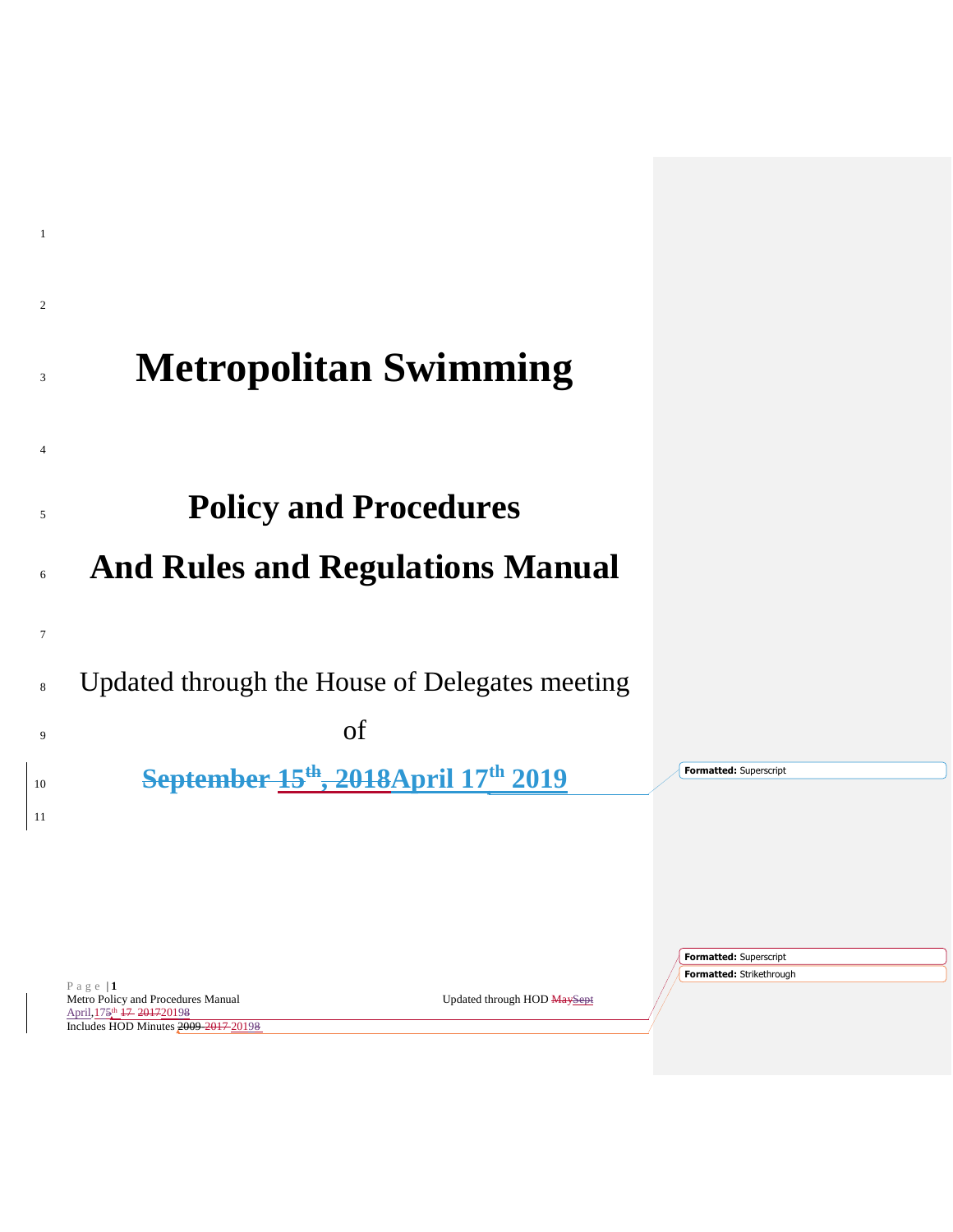P a g e | **2** Metro Policy and Procedures Manual New York Control of the Updated through HOD MaySept April, 175<sup>th</sup> 17 2017 2019 8 Includes HOD Minutes 2009-2017-2019

8 and 20 and 20 and 20 and 20 and 20 and 20 and 20 and 20 and 20 and 20 and 20 and 20 and 20 and 20 and 20 and

**Formatted:** Superscript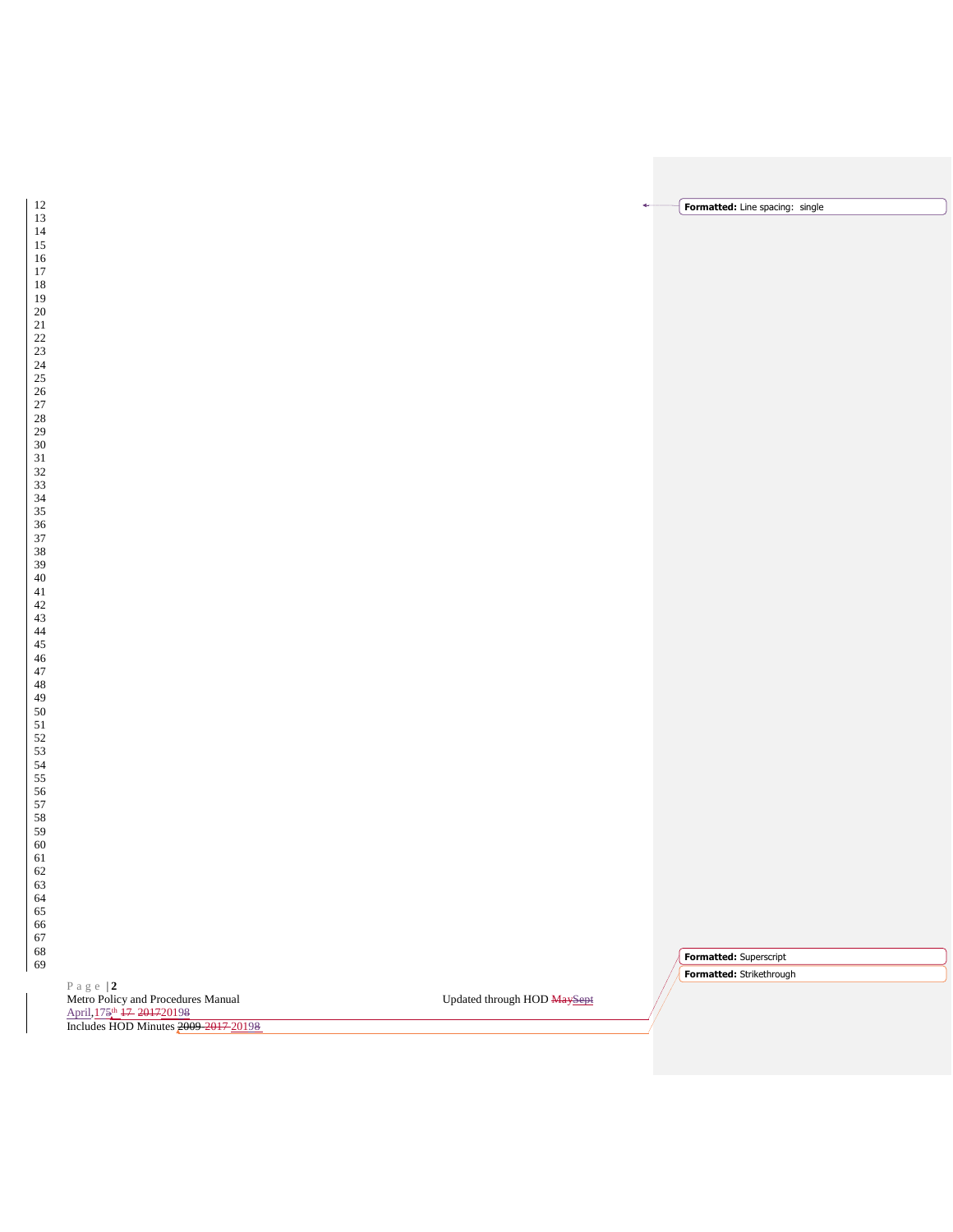

> P a g e | **3** Metro Policy and Procedures Manual New York Control of the Updated through HOD MaySept April, 175<sup>th</sup> 17 2017 2019 8 Includes HOD Minutes 2009-2017-2019

8 and 20 and 20 and 20 and 20 and 20 and 20 and 20 and 20 and 20 and 20 and 20 and 20 and 20 and 20 and 20 and

**Formatted:** Superscript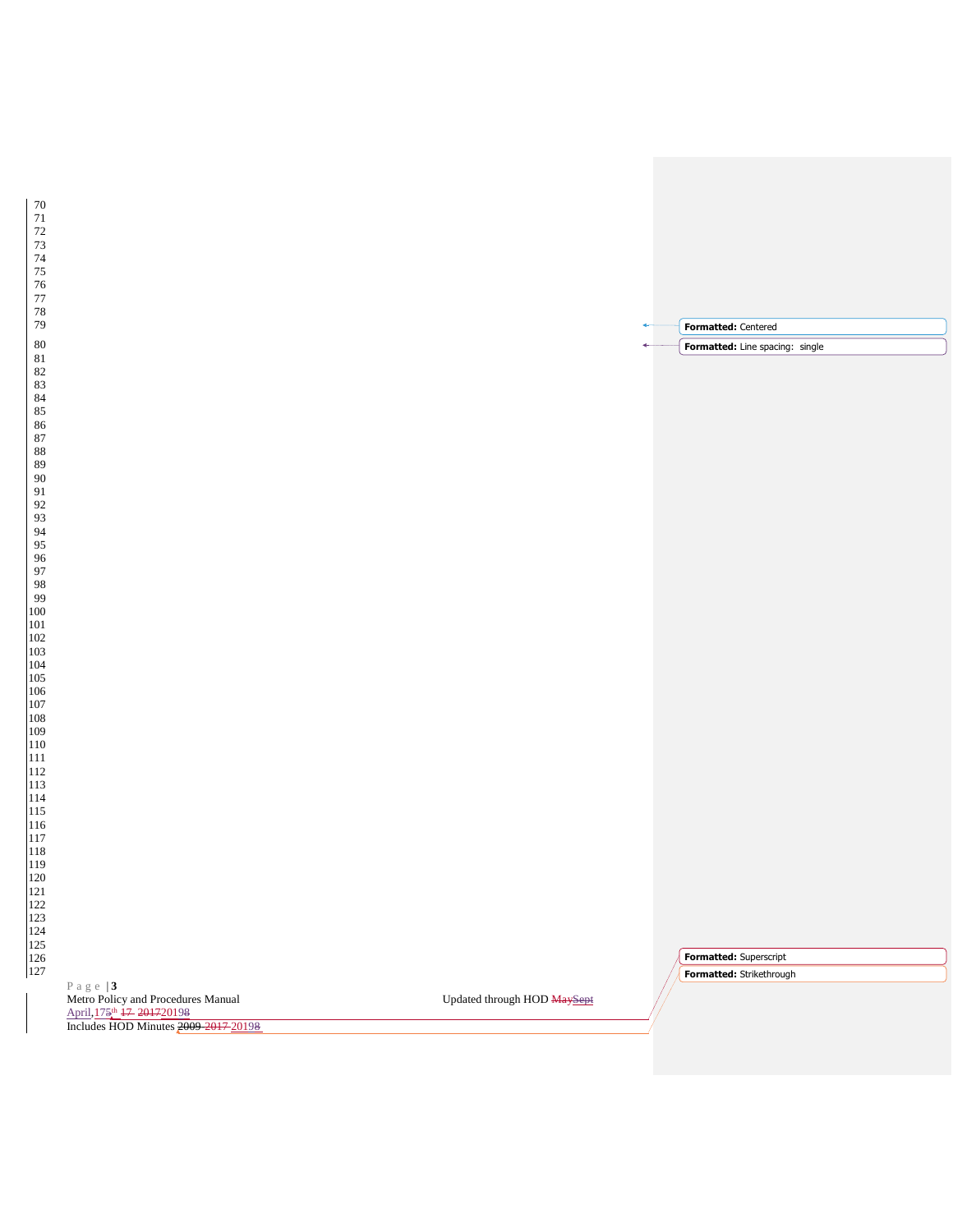| 128<br>129<br>130<br>131<br>132<br>133<br>134<br>135<br>136<br>137<br>138<br>139<br>140<br>141<br>142<br>143<br>144<br>145<br>146<br>147<br>148<br>149<br>150<br>151<br>152<br>153 |                                                                           |                             |                          |
|------------------------------------------------------------------------------------------------------------------------------------------------------------------------------------|---------------------------------------------------------------------------|-----------------------------|--------------------------|
| 154                                                                                                                                                                                |                                                                           |                             |                          |
| 155<br>156                                                                                                                                                                         |                                                                           |                             | Formatted: Font: 11 pt   |
| 157<br>158                                                                                                                                                                         |                                                                           |                             |                          |
| 159                                                                                                                                                                                |                                                                           |                             |                          |
| 160                                                                                                                                                                                |                                                                           |                             |                          |
| 161<br>162                                                                                                                                                                         |                                                                           |                             |                          |
| 163                                                                                                                                                                                |                                                                           |                             |                          |
| 164<br>165                                                                                                                                                                         |                                                                           |                             |                          |
| 166                                                                                                                                                                                |                                                                           |                             |                          |
| 167                                                                                                                                                                                |                                                                           |                             |                          |
| 168                                                                                                                                                                                |                                                                           |                             |                          |
|                                                                                                                                                                                    |                                                                           |                             |                          |
| 169                                                                                                                                                                                | <b>Table of Contents</b>                                                  |                             |                          |
| 170                                                                                                                                                                                | <b>Part One - Club Requirements</b>                                       |                             |                          |
| 171                                                                                                                                                                                | Article 101 - Club Registration                                           | $\frac{64}{64}$             |                          |
| 172                                                                                                                                                                                | Article 102 - Individual Registration                                     | $\overline{25}$             |                          |
| 173<br>174                                                                                                                                                                         | Article 103 - Club Representation<br>Article 104 - Other Responsibilities | 85                          |                          |
| 175                                                                                                                                                                                | <b>Appendix 1A - Club Registration Form</b>                               | 85<br>86                    |                          |
| 176                                                                                                                                                                                | <b>Appendix 1B - Individual Registration Forms</b>                        | 96                          |                          |
| 177                                                                                                                                                                                | Appendix 1C - Report of Occurrence Form                                   | 96                          | Formatted: Superscript   |
| 178                                                                                                                                                                                | Appendix 1D - Travel Expense Reimbursement Forms                          | 96                          | Formatted: Strikethrough |
|                                                                                                                                                                                    | Page $ 4$<br>Metro Policy and Procedures Manual                           | Updated through HOD MaySept |                          |
|                                                                                                                                                                                    | April, 175 <sup>th</sup> 17-201720198                                     |                             |                          |
|                                                                                                                                                                                    | Includes HOD Minutes 2009-2017-20198                                      |                             |                          |
|                                                                                                                                                                                    |                                                                           |                             |                          |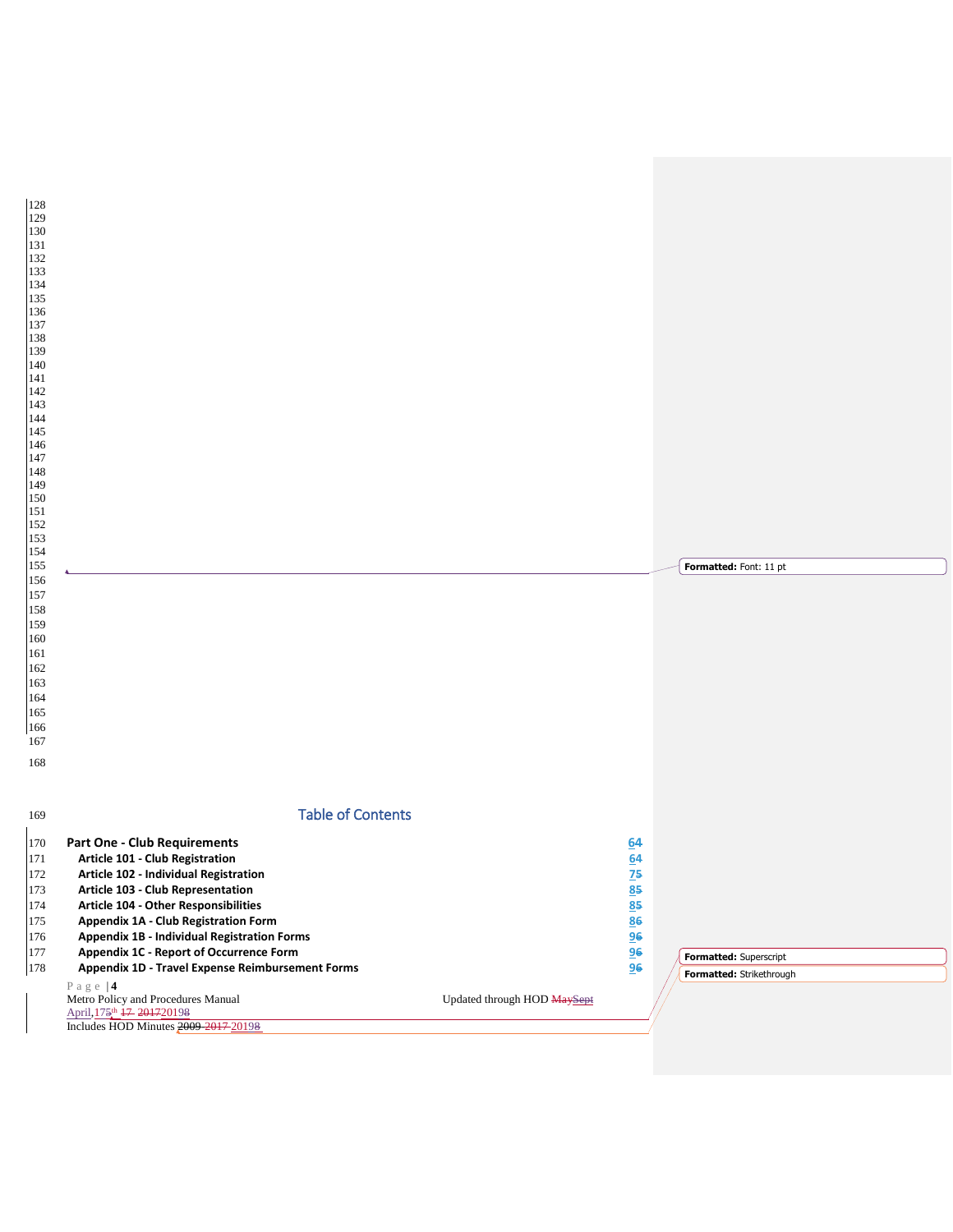| 179 | Appendix 1E - Metropolitan Swimming Club Achievement Program Application           | 96               |
|-----|------------------------------------------------------------------------------------|------------------|
| 180 | Appendix 1F - Distance Meet Stipend Form                                           | 96               |
| 181 | <b>Part Two - Individual Requirements</b>                                          | 96               |
| 182 | Article 201 - Athlete Registration                                                 | 96               |
| 183 | <b>Article 202 - Meet Participation</b>                                            | 107              |
| 184 | Article 203 - Travel Expense Reimbursement                                         | 107              |
| 185 | Article 204 - Swimmer Awards                                                       | 118              |
| 186 | <b>Article 205 - Zone Meet Participation</b>                                       | 118              |
| 187 | <b>Article 206 - Coach Registration</b>                                            | 128              |
| 188 | Article 207 - Non-Athlete, Non-Coach Registration                                  | 129              |
| 189 | Article 208 - Other Individual Responsibilities                                    | <u> 129</u>      |
| 190 | <b>Appendix 2B - Zone Meet Forms</b>                                               | 129              |
| 191 | <b>Part Three - Swim Meets</b>                                                     | 139              |
| 192 | <b>Article 301 - Types of Meets</b>                                                | 139              |
| 193 | Article 302 - Meet Program                                                         | 1310             |
| 194 | <b>Article 303 - Meet Entries</b>                                                  | 1411             |
| 195 | <b>Article 304 - Entry Fees</b>                                                    | 1544             |
| 196 | Article 305 - Scratch Procedure                                                    | 1542             |
| 197 | Article 306 - Warm-up Procedure                                                    | 1612             |
| 198 | <b>Article 307 - Meet Procedures</b>                                               | 1743             |
| 199 | Article 308 - Meet Bidding and Information                                         | 1845             |
| 200 | Article 309 - Championship Meet Bids                                               | 2046             |
| 201 | <b>Article 310 - Championship Meets</b>                                            | 2046             |
| 202 | Article 311 - Post Competition Responsibilities                                    | 2117             |
| 203 | Appendix 3A - Metro Regions (Will be updated after the May HOD Meeting every year) | 2218             |
| 204 | Appendix 3B - Championship Meet Programs                                           | 2248             |
| 205 | Appendix 3C - Championship Meet Qualifying Standards                               | 2218             |
| 206 | Appendix 3D - Championship Meet Bid Form                                           | 2218             |
| 207 | <b>Appendix 3E - Sanction Form</b>                                                 | 22 <del>18</del> |
| 208 | <b>Appendix 3F - Post-Competition Forms</b>                                        | 2218             |
| 209 | <b>Part Four - Administration</b>                                                  | 2318             |
| 210 | Article 401 - House of Delegates for USA swimming HOD/Convention                   | 2318             |
| 211 | Article 418 - Officials' Chair                                                     | 2319             |
| 212 | <b>Part Five - Revising Policy and Procedures Manual</b>                           | 26 <del>21</del> |
| 213 | Article 501 - Jurisdiction                                                         | 2621             |
| 214 | Article 502 – Method of Submission                                                 | 26 <del>22</del> |
| 215 | Article 503 - Adoption                                                             | 2622             |
| 216 | Article 504 - Suspension                                                           | 27 <del>22</del> |
| 217 | Article 505 - Effective Date                                                       | 27 <del>22</del> |
| 218 | Article 506 - Conformity                                                           | 2722             |
| 219 | <b>Appendix 5A - Policy and Procedures Proposed Amendment Form</b>                 | 2823             |
| 220 |                                                                                    |                  |

- 
- 
- 

P a g e | **5** Metro Policy and Procedures Manual New York Control of the Updated through HOD MaySept April, 175<sup>th</sup> 17 2017 2019 8 Includes HOD Minutes <del>2009-2017</del>-20198

**Formatted:** Superscript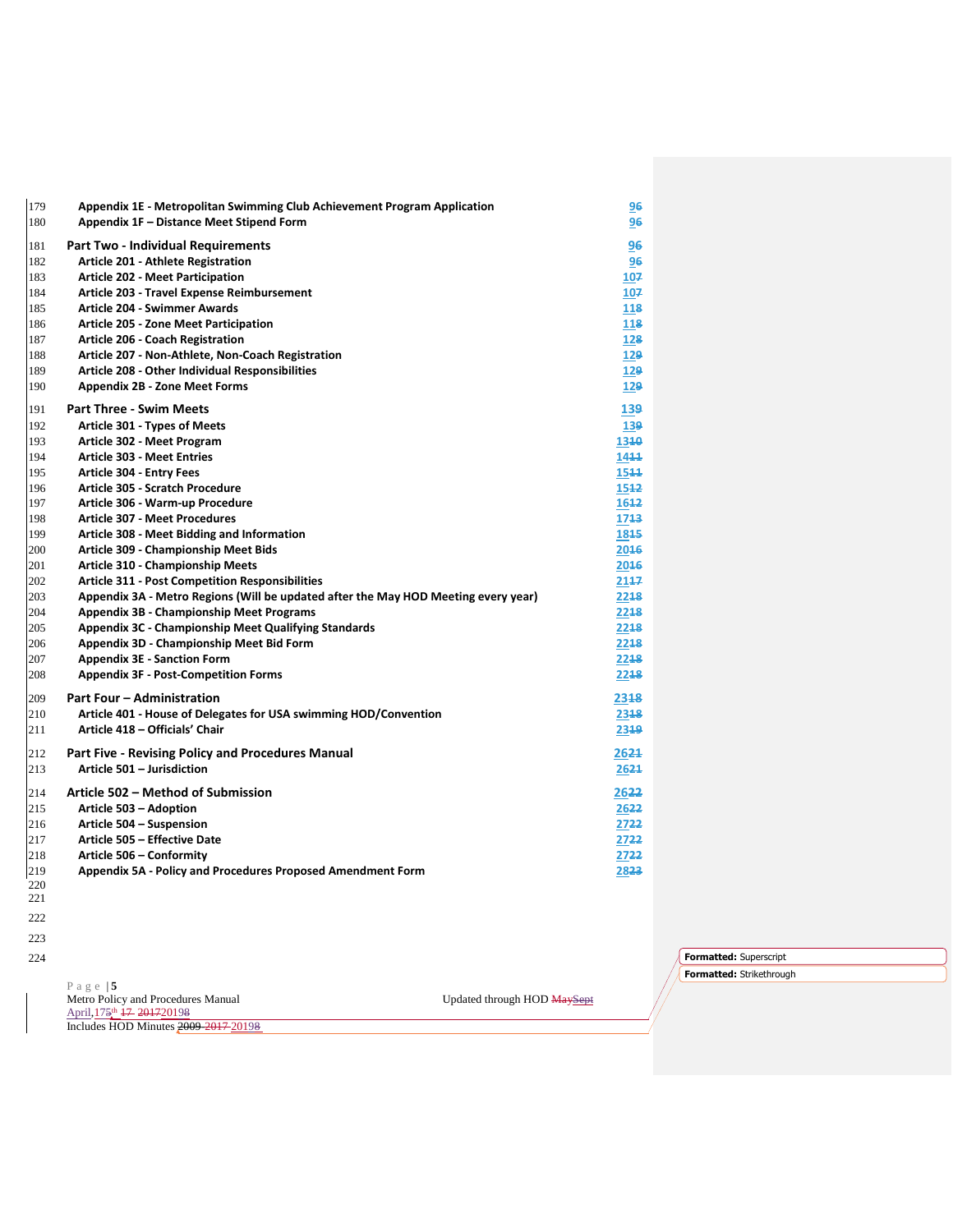| 225        |                                                                                                                              |
|------------|------------------------------------------------------------------------------------------------------------------------------|
| 226        |                                                                                                                              |
| 227        |                                                                                                                              |
| 228        |                                                                                                                              |
| 229        |                                                                                                                              |
| 230        |                                                                                                                              |
| 231        |                                                                                                                              |
| 232        |                                                                                                                              |
| 233        |                                                                                                                              |
| 234        |                                                                                                                              |
| 235        |                                                                                                                              |
| 236        |                                                                                                                              |
| 237        | The purpose of the Metropolitan Swimming Policy and Procedures Manual is to organize in one location all of the              |
| 238        | policies and procedures that <b>Metropolitan Swimming, Inc.</b> (Metro) have adopted and are in effect. This document should |
| 239        | be a resource for swimmers, coaches, officials, and other members to understand how to do those things that are necessary to |
| 240        | accomplish the objectives of Metro. The policies and procedures herein are meant to be specific and detailed, so that the    |
| 241        | reader rarely needs to refer to yet another document. Any changes of policy or procedures that are adopted by the House of   |
| 242        | Delegates or Board of Directors or are mandated by USA Swimming will be reflected in this manual as soon as possible. The    |
| 243        | title page and footer will show the date of the last update and relieve the reader of regular searches of meeting minutes to |
| 244        | know what Metro's current policies or procedures are.                                                                        |
| 245        |                                                                                                                              |
| 246        | This manual is not to conflict with either the Bylaws of Metro (Bylaws) or the Rules and Regulations of USA                  |
| 247        | Swimming (Rules).                                                                                                            |
| 248        |                                                                                                                              |
| 249        | This manual will be maintained on the Metro web site along with Metro Bylaws. The various forms and information              |
| 250        | that are included as Appendices of this manual will also be made available as separate forms or files on the web site for    |
| 251        | individual download.                                                                                                         |
| 252        |                                                                                                                              |
| 253        |                                                                                                                              |
| 254        |                                                                                                                              |
|            |                                                                                                                              |
| 255<br>256 | Part One - Club Requirements                                                                                                 |
|            |                                                                                                                              |
| 257<br>258 | Article 101 - Club Registration                                                                                              |
| 259        | 101.1 Clubs shall be registered as a group member of Metro. Membership is subject to USA Swimming policies, rules and        |
| 260        | regulations and Metropolitan Swimming policies and procedures. Membership is a privilege, not a right. Along with            |
| 261        | membership come duties and responsibilities.                                                                                 |
| 262        |                                                                                                                              |
|            |                                                                                                                              |
|            | Page $ 6$                                                                                                                    |

**Formatted:** Superscript **Formatted:** Strikethrough

<span id="page-5-1"></span><span id="page-5-0"></span>Metro Policy and Procedures Manual New York Control of the Updated through HOD MaySept April, 175<sup>th</sup> 17 2017 2019 8 Includes HOD Minutes <del>2009-2017</del>-20198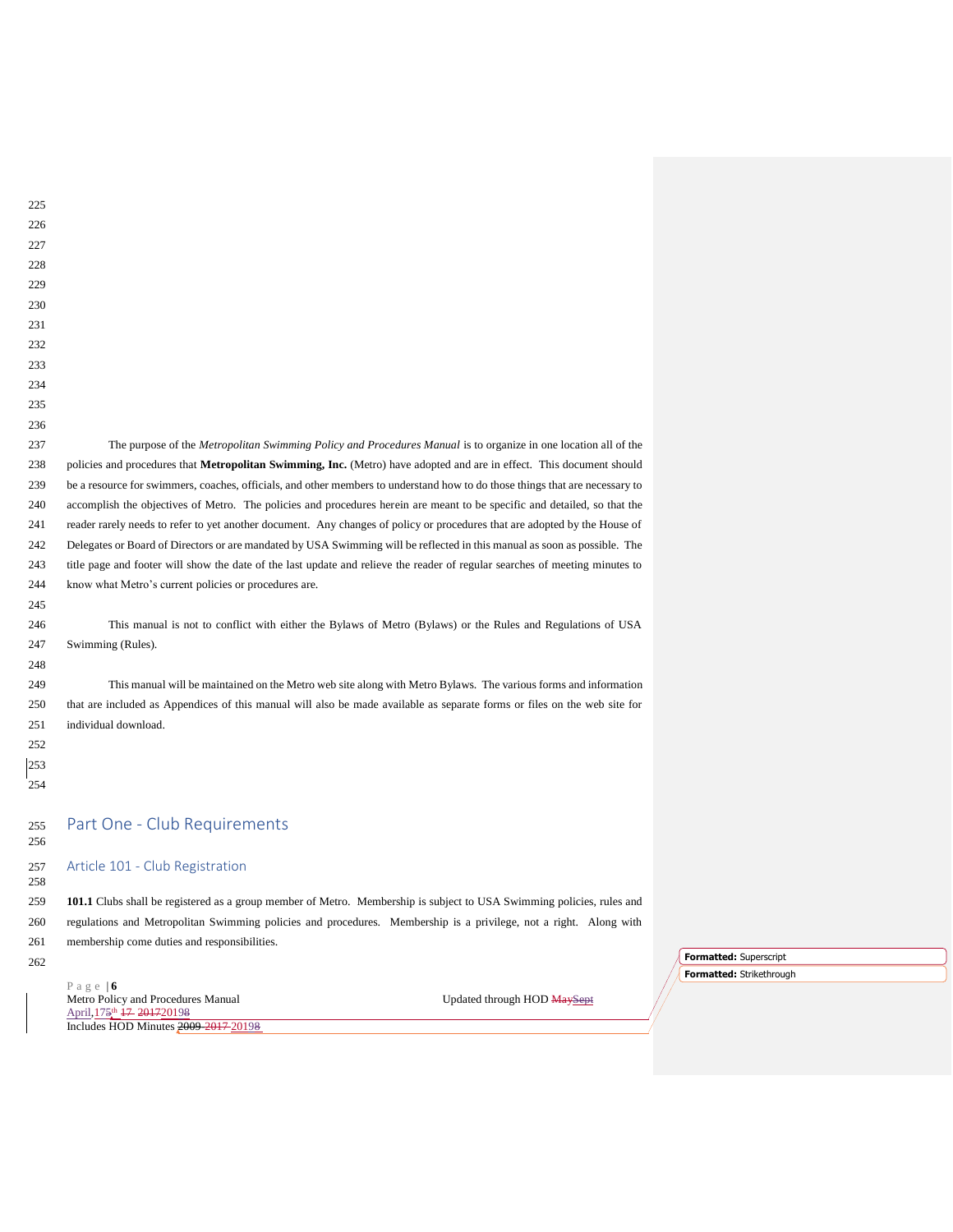<span id="page-6-0"></span>

| 263        | 101.2 To register, a club shall:                                                                                                 |        |  |  |
|------------|----------------------------------------------------------------------------------------------------------------------------------|--------|--|--|
| 264        | .1 Complete a club membership application form (available on Metro web site). Applications must be printed or typed, in          |        |  |  |
| 265        | blue or black ink.                                                                                                               |        |  |  |
| 266        | .2 -The-registration fee will be determined by House of Delegates . \$25 of the fee is allocated to the Joseph J. Stetz Memorial |        |  |  |
| 267        | Scholarship Fund.                                                                                                                |        |  |  |
| 268        | .3 Clubs must use their full registered name.                                                                                    |        |  |  |
| 269        | .4 A new club, or one that has had a gap in membership of more than 11 months and is rejoining, shall                            |        |  |  |
| 270        | follow the procedures outlined in <i>The Prospective Club Membership</i> available from USA Swimming, and submit the             |        |  |  |
| 271        | following:                                                                                                                       |        |  |  |
| 272        | A Requirement Checklist for First-Year Club Membership and all documents listed on the                                           |        |  |  |
| 273        | checklist.                                                                                                                       |        |  |  |
| 274        | B Bylaws showing how they are organized and controlled.                                                                          |        |  |  |
| 275        | Those clubs will be on probation for the next registration year. New clubs on probation shall complete USA Swimming Club         |        |  |  |
| 276        | Leadership and Business Management programs within one membership year. New clubs shall use Hy-Tek Team Manager                  |        |  |  |
| 277        | or any other compatible program for registration and meet entries.                                                               |        |  |  |
| 278        | .5 A renewing club shall submit the following:                                                                                   |        |  |  |
| 279        | A Safety Action Plan(s), if there have been changes or new facilities are in use.                                                |        |  |  |
| 280        | B Club Bylaws, if they have changed in the past year                                                                             |        |  |  |
| 281        | .6 Each club shall designate:                                                                                                    |        |  |  |
| 282        | A A safety coordinator, who shall be an adult individual member of Metro. [Bylaws 2.2.3]                                         |        |  |  |
| 283        | B A coach, who shall be an adult individual coach member of Metro. [USA 502.4.4]                                                 |        |  |  |
| 284        | C 1 to 3 representatives to the Metro House of Delegates, who each shall be individual                                           |        |  |  |
| 285        | members of Metro.                                                                                                                |        |  |  |
| 286        | 101.3 Registrations expire on December $31st$ . Renewal registrations are due no later than December $1st$ .                     |        |  |  |
| 287        |                                                                                                                                  |        |  |  |
| 288<br>289 | Article 102 - Individual Registration                                                                                            |        |  |  |
| 290        | 102.1 Clubs shall register their athletes and non-athletes (coaches, officials, and representatives) with Metro.                 |        |  |  |
| 291        | 102.2 Registrations are not valid until they are received, with payment, and accepted by the Metro Office.                       |        |  |  |
| 292        | 102.3 Renewal registrations are due no later than December $1st$ .                                                               |        |  |  |
| 293        | 102.4 When transferring between LSCs or Clubs within the same LSC, the swimmer shall submit a completed transfer form            |        |  |  |
| 294        | in according with USA Swimming procedures. LSCs may not establish procedures for transfers which effectively deny a              |        |  |  |
| 295        | swimmer the right to transfer from one LSC or Club to another [USA 203.5] – For a swimmer to represent a USA Swimming            |        |  |  |
| 296        | club in a competitive event one hundred twenty (120) consecutive days must have elapsed without the swimmer having               |        |  |  |
| 297        | represented any other USA Swimming club in USA Swimming competition.                                                             |        |  |  |
| 298        | There is a fee of \$5.00 for a transfer.                                                                                         |        |  |  |
| 299        | 102.5 A prospective swimmer may participate in tryouts for no more than 30 consecutive calendar days in a 12 month period.       |        |  |  |
| 300        | This swimmer shall not have been previously a member of USA Swimming. During the tryout, the individual is not covered           |        |  |  |
| 301        | by insurance, but the club insurance is still valid.                                                                             | F<br>F |  |  |
|            | Page $ 7$<br>Metro Policy and Procedures Manual<br>Updated through HOD MaySept<br>April, 175 <sup>th</sup> 17-201720198          |        |  |  |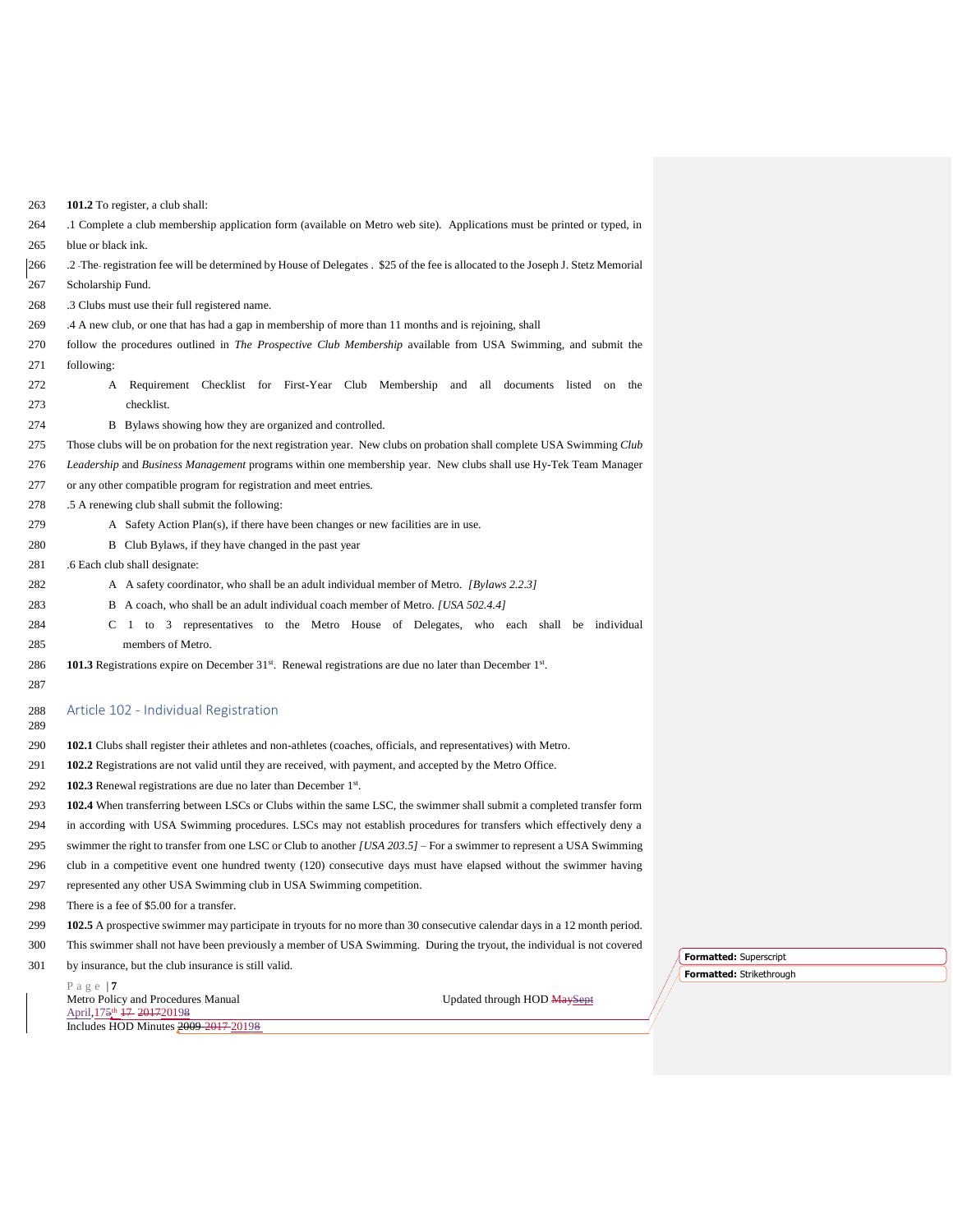# **102.6** Athletes shall have completed their registration with Metro in order to compete.

#### <span id="page-7-0"></span>Article 103 - Club Representation

# **103.1** Clubs shall appoint one, and may appoint up to three representatives to the House of Delegates. Each delegate casts only one vote. They must be registered members with Metro. *[Bylaws 4.1.1 & 4.3.1]*

- **103.2** Each club shall appoint one athlete over thirteen years old to the Athletes Committee.
- **103.3** The September and May meeting of the House of Delegates are mandatory meetings. Each club shall have both a
- representative to the House of Delegates and an athlete representative (September Only) to the Athletes Committee present.
- There is a \$100 fine for each person not in attendance.
- **103.4** It is each club's responsibility to read the minutes of the House of Delegates and Board of Directors meetings and be
- aware of changes in policies.
- 

#### <span id="page-7-1"></span> Article 104 - Other Responsibilities

- **104.1** A Coach Member shall conduct each practice in its entirety for it to be valid.
- **104.2** In the event of any injury or sudden illness that occurs at practice, competition, or other covered team functions, a
- *Report of Occurrence* form shall be sent to USA Swimming, Risk Management Services Inc., and the Metro Safety Chairman. A *Report of Occurrence* online form is also available on the USA Swimming website.
- **104.3** Clubs shall apply for and must receive a sanction to run a swim meet, a time trial, a swim clinic, an exhibition, or a
- Swim-a-thon in order for it to be a covered USA Swimming event.
- **104.4** Clubs that host a Swim-a-thon must file a contract and financial report with USA Swimming. Copies of these reports
- shall also be sent to the Swim-a-thon Coordinator. *[USA 202.7]*

**104.5** In order to receive meet travel stipendsreimbursements, the club or swimmer shall submit the appropriate forms. The

- 326 stipendreimbursement requests shall be within 30 days of the meet for spring meets and by August 25th, for summer meets. (The forms for each meet are available on the Metropolitan Swimming website)
- **104.6** In order to receive grants in the Metropolitan Swimming Club Achievement Program, clubs shall submit the
- Metropolitan Swimming Club Achievement Program Application form. The application is due by January 15 for the annual 330 period ending August  $31<sup>st</sup>$  of the previous year.
- **104.7** Clubs shall request the subsidy for running a distance meet by notifying the Administrative Chair when filing the post-
- competition report. Clubs shall be responsible to submit the Distance Stipend Form to the office.
- **104.8** Clubs may not use personal checks for club or athlete registration fees but can use a club credit card for athlete
- registration fees, sanction application fees, etc.
- **104.9** Clubs shall be responsible for the bank fee and a \$50 fine for checks returned by the bank.
- 

#### <span id="page-7-2"></span>Appendix 1A - Club Registration Form

- *[Available on the Metropolitan Swimming Inc. website)*
- 

P a g e | **8** Metro Policy and Procedures Manual Updated through HOD MaySept April, 175<sup>th</sup> 17 2017 2019 8 Includes HOD Minutes 2009-2017 20198

#### **Formatted:** Superscript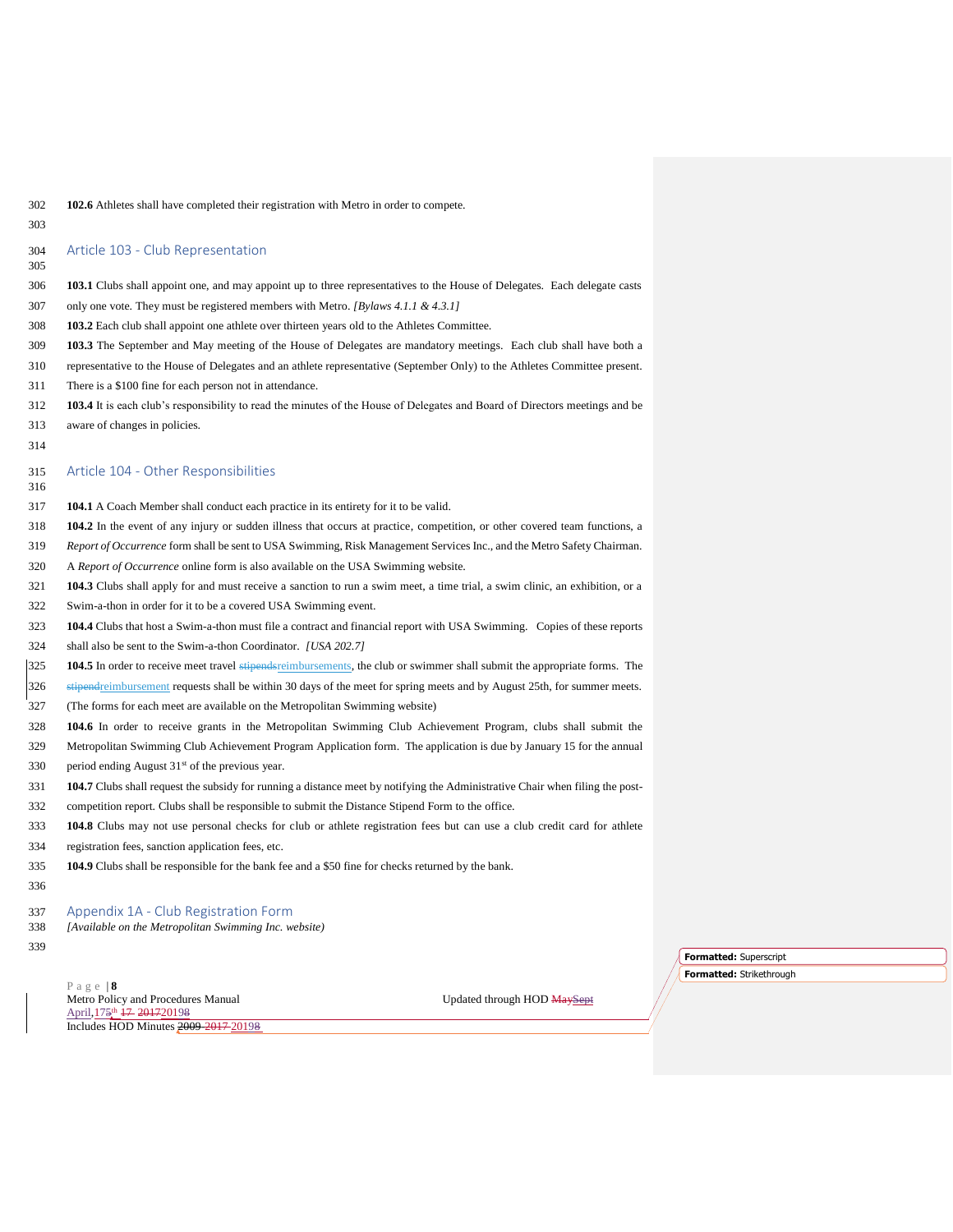<span id="page-8-6"></span><span id="page-8-5"></span><span id="page-8-4"></span><span id="page-8-3"></span><span id="page-8-2"></span><span id="page-8-1"></span><span id="page-8-0"></span>

| 340<br>341<br>342 | Appendix 1B - Individual Registration Forms<br>[Available on the Metropolitan Swimming Inc website.]                                                            |                          |
|-------------------|-----------------------------------------------------------------------------------------------------------------------------------------------------------------|--------------------------|
| 343<br>344<br>345 | Appendix 1C - Report of Occurrence Form<br>[Available on the Metropolitan Swimming Inc. website]                                                                |                          |
| 346<br>347<br>348 | Appendix 1D - Travel Expense Reimbursement Forms<br>[Available on the Metropolitan Swimming Inc. website.]                                                      |                          |
| 349<br>350<br>351 | Appendix 1E - Metropolitan Swimming Club Achievement Program Application<br>[To be inserted hereAvailable on the Metropolitan Swimming Inc. website.]           |                          |
| 352<br>353        | Appendix 1F - Distance Meet Stipend Form<br>[Available on the Metropolitan Swimming Inc. website.]                                                              |                          |
| 354<br>355        |                                                                                                                                                                 |                          |
| 356               |                                                                                                                                                                 |                          |
| 357               |                                                                                                                                                                 |                          |
| 358               |                                                                                                                                                                 |                          |
| 359               |                                                                                                                                                                 |                          |
| 360               |                                                                                                                                                                 |                          |
| 361               |                                                                                                                                                                 |                          |
| 362               |                                                                                                                                                                 |                          |
| 363               |                                                                                                                                                                 |                          |
| 364               |                                                                                                                                                                 |                          |
| 365<br>366        | Part Two - Individual Requirements                                                                                                                              |                          |
| 367<br>368        | Article 201 - Athlete Registration                                                                                                                              |                          |
| 369               | 201.1 Athletes shall be registered as individual members with Metro. Membership is subject to USA Swimming policies,                                            |                          |
| 370               | rules and regulations and Metropolitan Swimming policies and procedures. Membership is a privilege, not a right. Along                                          | Formatted: Superscript   |
|                   | Page $ 9$<br>Metro Policy and Procedures Manual<br>Updated through HOD MaySept<br>April, 175 <sup>th</sup> 17-201720198<br>Includes HOD Minutes 2009-2017 20198 | Formatted: Strikethrough |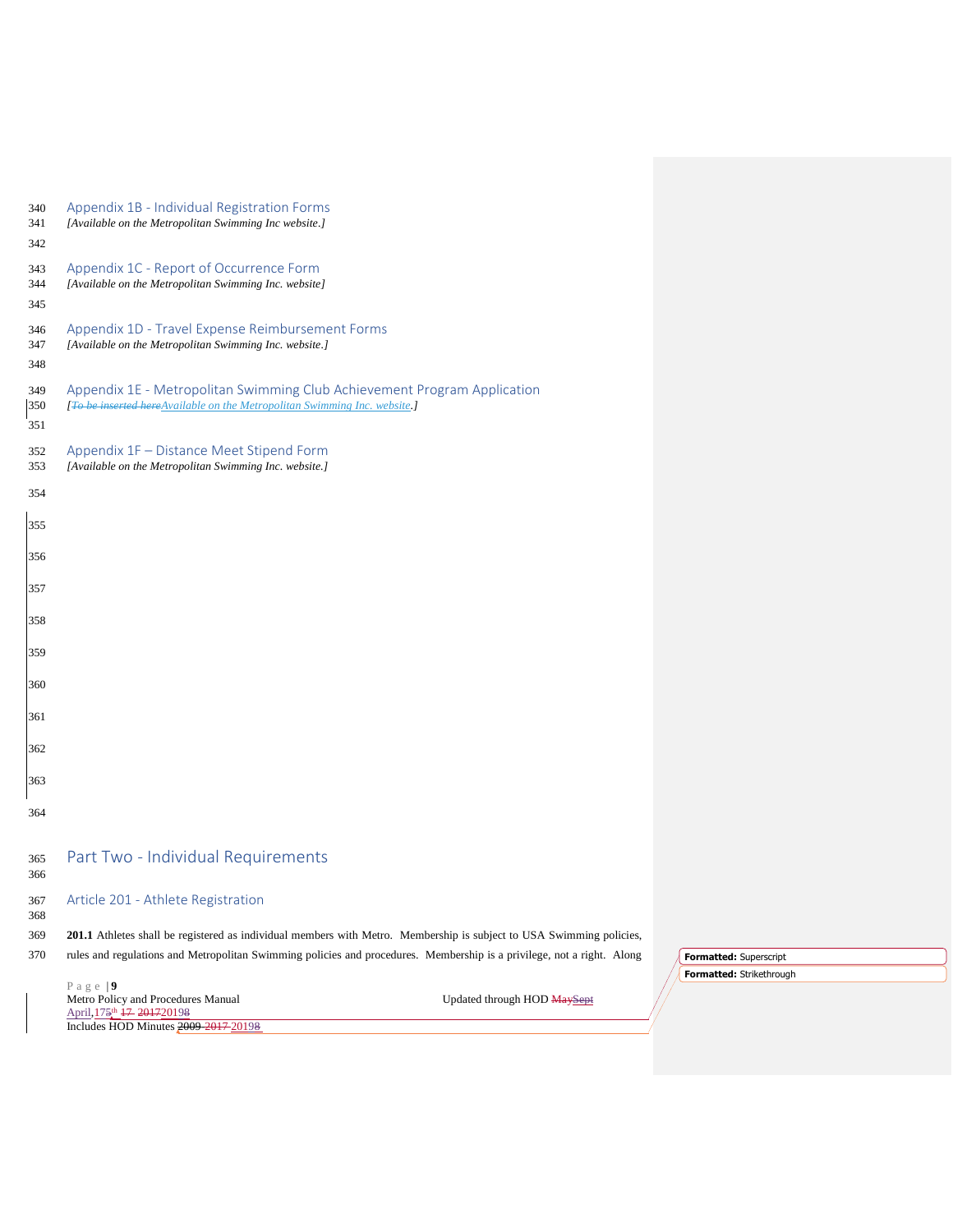- with membership comes duties and responsibilities. *[Bylaws 2.1.2A]*
- **201.2** The registration fee will be determined by the House of Delegates
- **201.3** Athletes who are going to represent a club shall be registered by that club. Individuals who wish to be unattached shall
- register directly with the Metro Office.
- 

# <span id="page-9-0"></span>Article 202 - Meet Participation

 **202.1** To participate in a Metro Championship meet, a swimmer shall have met the qualifying time standard established by Metro for any event entered. The time shall have been achieved at a sanctioned, approved, observed swim meet, or time trial. **202.2** To participate in the Senior Metropolitan Championships a swimmer shall have competed in an individual event in three Metro sanctioned meets within the previous year. A Metro historical swimmer is one who has competed in Metro LSC boundaries for three (3) years prior to the age of 18; those swimmers should be exempt from the 3 meets requirements needed to swim in Senior Mets. The 3 meet rule is applicable during the year's swimmers are full-time college/university students and during the season immediately following their graduation for college/university

 

# <span id="page-9-1"></span>Article 203 - Travel Expense Reimbursement

 **203.1** Metro swimmers who qualify for and attend approved national and regional meets and National Select Camp are eligible for travel expense reimbursement provided they meet eligibility requirements.

**203.2** Swimmers shall have competed in individual events in at least five Metro Sanctioned swim meets within one year prior

to the competition or camp. College students must attend one Senior Metropolitan Championships during the current season.

For all travel expense reimbursement request, one of the five Metro shall have been a Senior Metropolitan Championship.

**203.3** The club or athlete shall apply for the travel expense reimbursement.

**203.4** The meets and travel expense reimbursements stipends are as follows:

 .1 Eastern Zone Speedo Champion Series (Sectionals) swimmers in individual events only are eligible for a travel 397 stipendreimbursement of \$200.00. Both Summer and Winter. .2 Long Course Senior Zone Championship swimmers in 398 individual events only are eligible for a travel stipendreimbursement of \$200.00. Relay only swimmers are excluded from travel reimbursement.

 .3 Beginning September 1, 2012, USA Swimming Winter Junior National Championships swimmers in individual events are 401 eligible for a travel stipendreimbursement of \$500.00. USA Swimming Summer Junior National Championships swimmers 402 in individual events are eligible for a travel stipendreimbursement of \$800.00. NCSA Junior National Championship Short 403 course or Long Course -& Futures Long Course Meet (HOD 5/2018) Swimmers in individual events are eligible for a travel 404 stipendreimbursement of \$400.00. National Championship Winter swimmers in Individual Events are eligible for a travel 405 stipendreimbursement of \$600.00. National Championships Summer swimmers in individual events are eligible for a travel 406 stipend-reimbursement of \$1000.00. US Open swimmers in individual events are eligible for a travel stipendreimbursement 407 of \$1000.00. World Championship Trials swimmers in individual events are eligible for a travel stipend-reimbursement of \$1000.00. 409 .4 Olympic Trial swimmers in Individual Events are eligible for a \$1,500.00 stipendtravel reimbursement. Swimmers who

P a g e | **10** Metro Policy and Procedures Manual Updated through HOD MaySept April, 175<sup>th</sup> 17 2017 2019 8 Includes HOD Minutes 2009-2017 20198

**Formatted:** Justified, Line spacing: 1.5 lines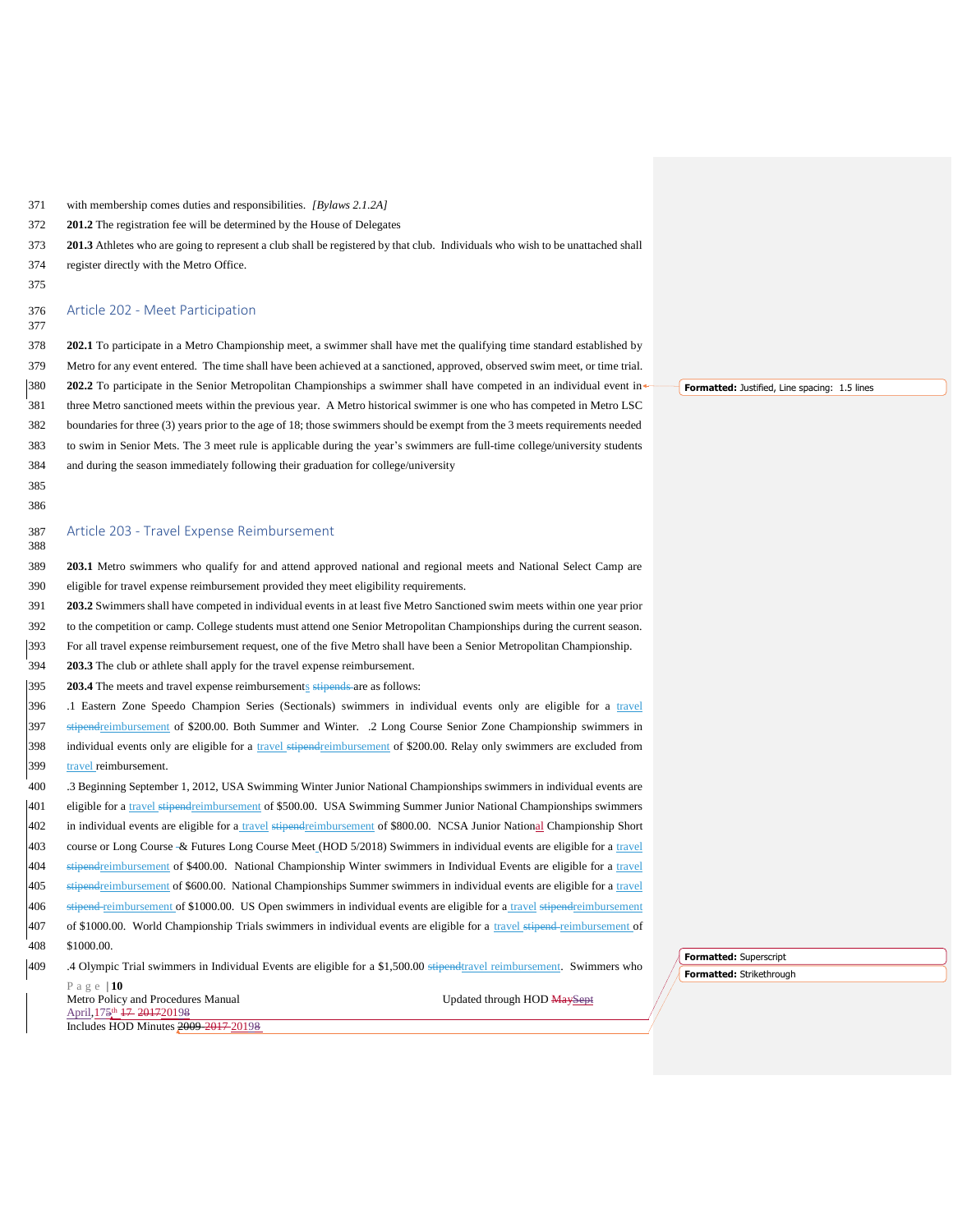<span id="page-10-0"></span>

| 411 | stipendtravel reimbursement of \$3000.00                                                                                         |                         |
|-----|----------------------------------------------------------------------------------------------------------------------------------|-------------------------|
| 412 | OPEN WATER: $10K - Swimmers$ are eligible for a stipend travel reimbursement of \$500.00. $5K - Swimmers$ are eligible           |                         |
| 413 | for a stipendtravel reimbursement of \$350.00.                                                                                   |                         |
| 414 | 203.4<br>Swimmers who attend National Select Camps sponsored by USA Swimming are eligible for a stipend travel                   |                         |
| 415 | reimbursement of \$200.00.                                                                                                       |                         |
| 416 | 203.5<br>The Metro Swimming Policy for stipend-travel reimbursement requirements will be as follows:                             |                         |
| 417 | List of acceptable meets: all Metro Sanctioned meets that were bid on, and accepted at the HOD Bid Meeting, or added on          | Formatted: Font: 10 pt  |
| 418 | the calendar at a later date with the Board Approval. Swimmers must have competed in individual events in each meet (no          |                         |
| 419 | time trials).                                                                                                                    |                         |
| 420 | List of unacceptable meets: High school meets (dual meets, championship meets, State qualifier, State meets, etc.); Approved     |                         |
| 421 | meets; Observed meets; Out of LSC meets; Dual/tri meets between 2/3 clubs (or more); Time Trials; "Closed" meets; League         |                         |
| 422 | or association meets (ESSL, YMCA, WFA, etc.) [HOD May 18, 2011]                                                                  |                         |
| 423 |                                                                                                                                  |                         |
| 424 |                                                                                                                                  |                         |
| 425 | Article 204 - Swimmer Awards                                                                                                     |                         |
| 426 |                                                                                                                                  |                         |
| 427 | 204.1 Metro Swimming will be offering the following two scholarships Joseph J. Stetz and the Len Galluzzi Memorial               |                         |
| 428 | Scholarship will be given annually to one male and one female athlete. The award is \$1000 each. The athlete must be a High      |                         |
| 429 | School Senior and shall submit the application to be considered for the award. The athlete must have competed in at least        |                         |
| 430 | five Metro Sanctioned swim meets within one year prior to application. The selection committee consists of the Officials         |                         |
| 431 | Area Chairs and a member of the Executive Committee.                                                                             |                         |
| 432 |                                                                                                                                  |                         |
| 433 | Article 205 - Zone Meet Participation                                                                                            |                         |
| 434 |                                                                                                                                  |                         |
| 435 | 205.1 Swimmers qualify for any Eastern Zone Age Group Championships by achieving the time standard established by the            |                         |
| 436 | Eastern Zone. The Eastern Age Group SC is now a club team meet. Metro will continue to travel as a Metro team for the            |                         |
| 437 | Long Course Age Group Championship                                                                                               |                         |
| 438 | 205.2 Swimmers 11 and older must travel and room with the team for the duration of the meet. Swimmers 10-under must              |                         |
| 439 | travel and stay with their parents; they are under their parent's responsibility for the duration of the meet. The participation |                         |
| 440 | fee for all swimmers will be determined and posted in the meet notices. Metro arranges for and pays transportation, lodging,     |                         |
| 441 | meals, and equipment for all swimmers 11 and older. Metro arranges for equipment for 10 and under.                               |                         |
| 442 | <b>205.3</b> All participation fees are the responsibility of the swimmers and will be posted in the meet information packet.    |                         |
| 443 | 205.4 Swimmers who will participate in the Eastern Zone Age Group Championships shall complete the Application Form,             |                         |
| 444 | the Equipment List Form, and pay the appropriate fee. On the Application Form, the swimmer shall provide emergency               |                         |
| 445 | contact, medical insurance information, and sign the Metro Code of Conduct and social media policy.                              |                         |
| 446 | 205.5 The Metropolitan Zone team can bring two swimmers with disabilities from 12 and under age groups and two swimmers          |                         |
| 447 | with disabilities from the 13 and over age groups as team members to the Zone Championship Meet. Interested swimmers             | Formatted: Superscript  |
| 448 | with disabilities are encouraged to apply. The form is available on the web.                                                     | Formatted: Strikethroug |
|     | Page   11                                                                                                                        |                         |

have met the Metro Competition requirement for three of the four years preceding Olympic Trials are eligible for a

<span id="page-10-1"></span>Metro Policy and Procedures Manual New York Control of the Updated through HOD MaySept April, 175<sup>th</sup> 17 2017 2019 8 Includes HOD Minutes <del>2009-2017</del>-20198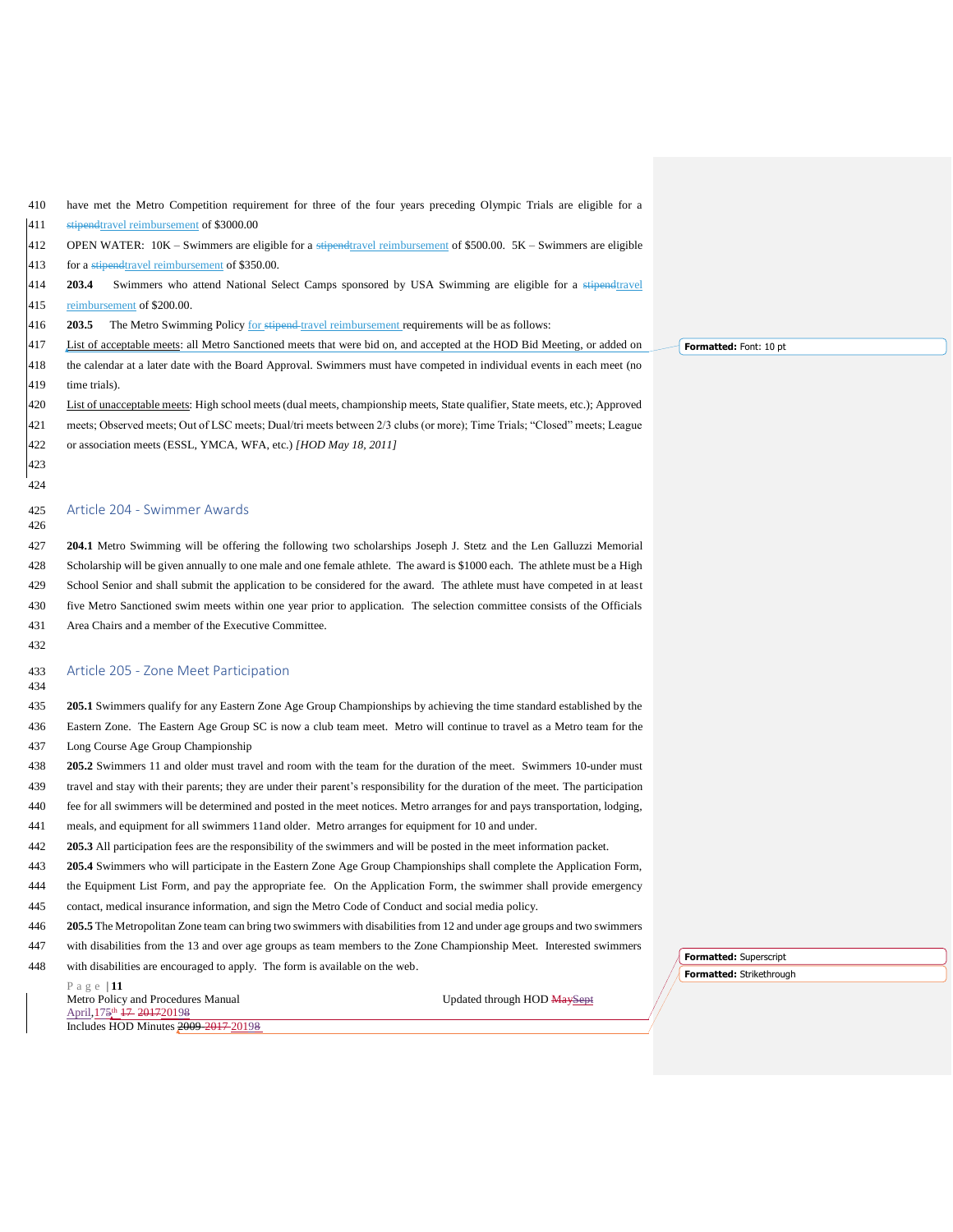# <span id="page-11-0"></span>Article 206 - Coach Registration

<span id="page-11-1"></span>

| 451 |                                                                                                                             |
|-----|-----------------------------------------------------------------------------------------------------------------------------|
| 452 | 206.1 Coaches shall be registered as individual members with Metro. Membership is subject to USA Swimming policies,         |
| 453 | rules and regulations and Metropolitan Swimming policies and procedures. Membership is a privilege, not a right. Along      |
| 454 | with membership comes duties and responsibilities.                                                                          |
| 455 | 206.2 Coaches are required to complete and have current certification in CPR, and Safety Training for Swim Coaches.         |
| 456 | Coaches are also required to complete and pass Background screening and the Athlete Protection Training (Safe Sport).       |
| 457 | 206.3 Beginning January 1, 2013 - new coaches must take Foundations of Coaching 101 as part of the registration process.    |
| 458 | Coaches must then take Foundations of Coaching 201 and foundation of coaching Rules & Regulations before they can           |
| 459 | register for the 2 <sup>nd</sup> year!                                                                                      |
| 460 | 206.4 All coaches shall complete the background screening as required by USA Swimming. Coaches pay for their own            |
| 461 | screening, which is valid for two years. The screening is done by an independent firm. Any disputes and appeals are handled |
| 462 | through the independent firm and counsel to USA Swimming. To preserve your privacy, do not contact anyone in the LSC        |
| 463 | or at USA swimming. [USA 502.4.3]                                                                                           |
| 464 | 206.5 The registration fee will be determined by the House of Delegates.                                                    |
| 465 | 206.6 Coaches who are going to represent a club shall be registered by that club. Individuals, who wish to be unattached,   |
| 466 | register directly with the Metro Office.                                                                                    |
| 467 |                                                                                                                             |
| 468 | Article 207 - Non-Athlete, Non-Coach Registration                                                                           |
| 469 |                                                                                                                             |
| 470 | 207.1 Any other individual who participates in USA Swimming shall be registered as individual members with Metro.           |
| 471 | Membership is subject to USA Swimming policies, rules and regulations and Metropolitan Swimming policies and                |
| 472 | procedures. Membership is a privilege, not a right. Along with membership comes duties and responsibilities. This includes  |
| 473 | anyone who is an official, meet director, club representative, or safety coordinator.                                       |
| 474 |                                                                                                                             |
| 475 | 207.2 The registration fee will be determined by the House of Delegates.                                                    |
| 476 |                                                                                                                             |
| 477 | Article 208 - Other Individual Responsibilities                                                                             |
| 478 |                                                                                                                             |
| 479 | <b>208.1</b> All individual members must abide by the USA Swimming Code of Conduct. [USA 304]                               |
| 480 |                                                                                                                             |
| 481 | Appendix 2B - Zone Meet Forms                                                                                               |
| 482 | [Will be made available on the Metropolitan Swimming, Inc. website]                                                         |
| 483 |                                                                                                                             |
| 484 |                                                                                                                             |
| 485 |                                                                                                                             |
| 486 |                                                                                                                             |
| 487 |                                                                                                                             |
|     | Page $ 12$                                                                                                                  |
|     | Metro Policy and Procedures Manual<br>Updated through HOD MaySept                                                           |

**Formatted:** Font: 10 pt

<span id="page-11-3"></span><span id="page-11-2"></span>April, 175<sup>th</sup> 17 2017 2019 8 Includes HOD Minutes <del>2009-2017</del>-20198

**Formatted:** Superscript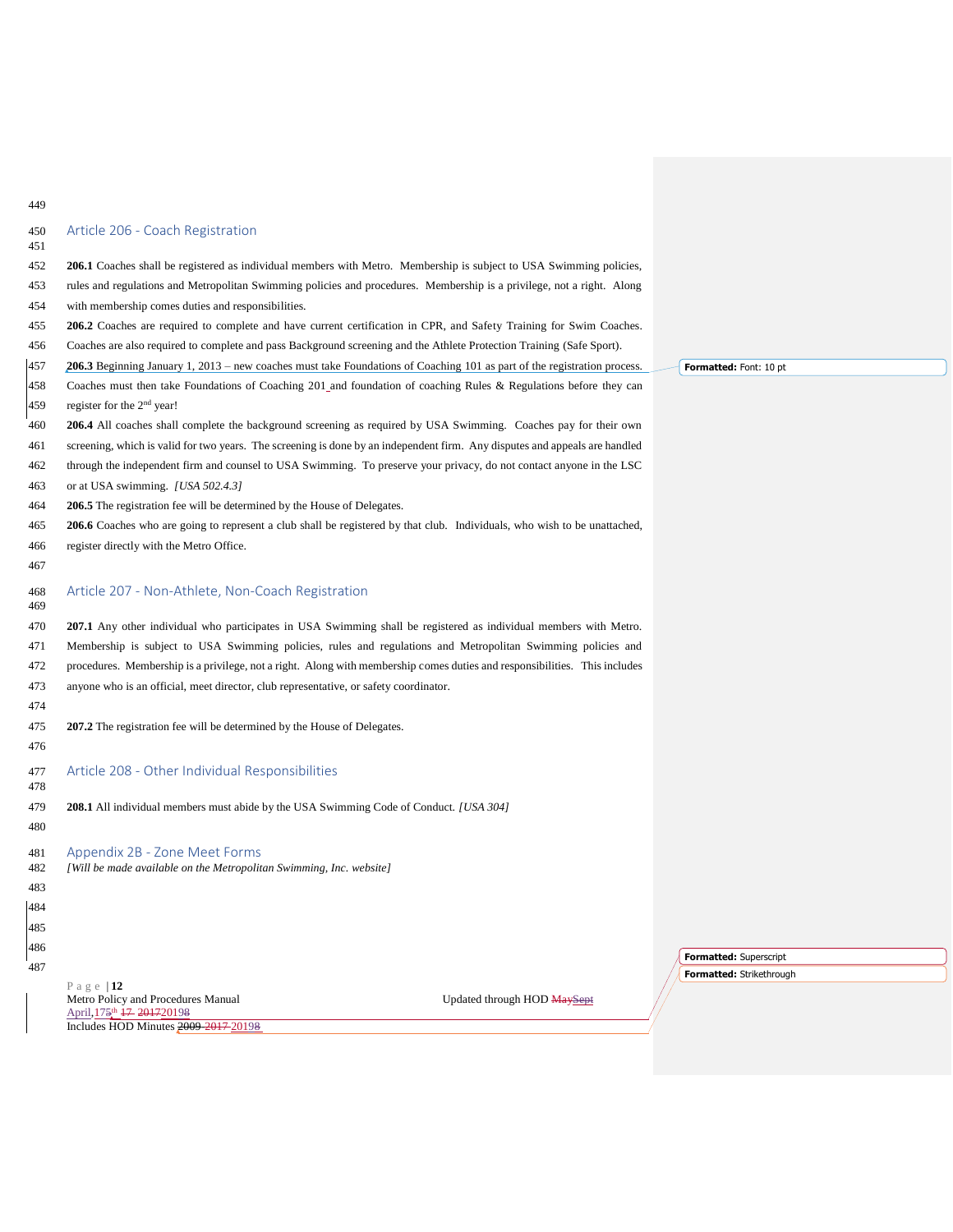# <span id="page-12-0"></span>Part Three - Swim Meets

#### <span id="page-12-1"></span> Article 301 - Types of Meets

# **301.1** A sanctioned meet is open only to USA Swimming athletes and shall follow all USA Swimming rules. They may be

- one of the following:
- .1 An "Open" meet is open to all registered USA Swimming athletes who meet the entry requirements.
- .2 A "Closed" meet is restricted to members of USA Swimming teams that have formed an association to compete amongst themselves and follows all USA Swimming rules.
- .3 An "Invitational" meet is open only to those USA Swimming teams that have been invited by the host team. The teams
- that are invited shall be named in the meet information for the meet to be listed on the Metro website. When inviting all Metro Teams it may be listed as " All Metro Teams"
- .4 A "Championship" meet is a meet open only to Metro athletes and has been so designated by the House of Delegates.
- .5 A "Dual/Tri/Quad" meet is a sanctioned competition in which two, three, or four teams compete against each other.
- .6 "Time Trials" is a form of competition whereby athletes are trying to achieve a qualifying time. Time Trials are not scored.
- Time Trials may or may not be restricted to athletes entered in an affiliated meet. The total number of events permitted per
- day in a Time Trial and its affiliated meet is subject to the USA Swimming rules that limit the number of events per day.
- Time Trials may not be used for National Age Group Records. Time Trials must have separate sanctions.
- .7 An "Approved" meet is open to both USA Swimming athletes and non-USA Swimming athletes but follows all USA Swimming rules. *[USA 202.4]*
- .8 USA Swimming athletes in a competition that does not conform to USA Swimming rules such as High School, College,
- or YMCA Championships may request Observed swims. *[USA 202.5]*
- **301.2** In all open meets, Metro clubs shall be given priority on a first come / first serve basis if their entries are received by a
- specified time and date. After that time and date, teams from other LSC's as well as later entries from Metro will be entered,
- in the order they were received, as space allows. Teams may establish a second time and date for all entries to be received.
- **301.3** At B Min. meets, entries shall be accepted according to date received. At A or un-classed meets, entries may be cut by
- date received or according to times submitted but the method shall be stated in the meet bid and entry information.
- 

#### <span id="page-12-2"></span>Article 302 - Meet Program

- **302.1** The recommended events for competition are listed in USA Swimming Rule 102.1. Metro may permit a meet host to
- run a competition with events not listed in the USA Swimming Rules (i.e. Sprint Pentathlon).
- **302.2** In all meets after the 1<sup>st</sup> Sunday in November until September 1<sup>st</sup> of the following year, at least 50% of the events shall
- be from the long events for each sex and age group.
- 10 & Under Short: all 50's and 100 I.M.
- 10 & Under Long: all 100's except 100 IM , all 200's and longer
- 11-12 Short: all 50's and 100 I.M.
- 11-12 Long: all 100's except 100 IM and all 200's and longer

13-14 Short: all 100's and 50 Free

P a g e | **13** Metro Policy and Procedures Manual Updated through HOD MaySept April, 175<sup>th</sup> 17 2017 2019 8 Includes HOD Minutes 2009-2017 20198

**Formatted:** Superscript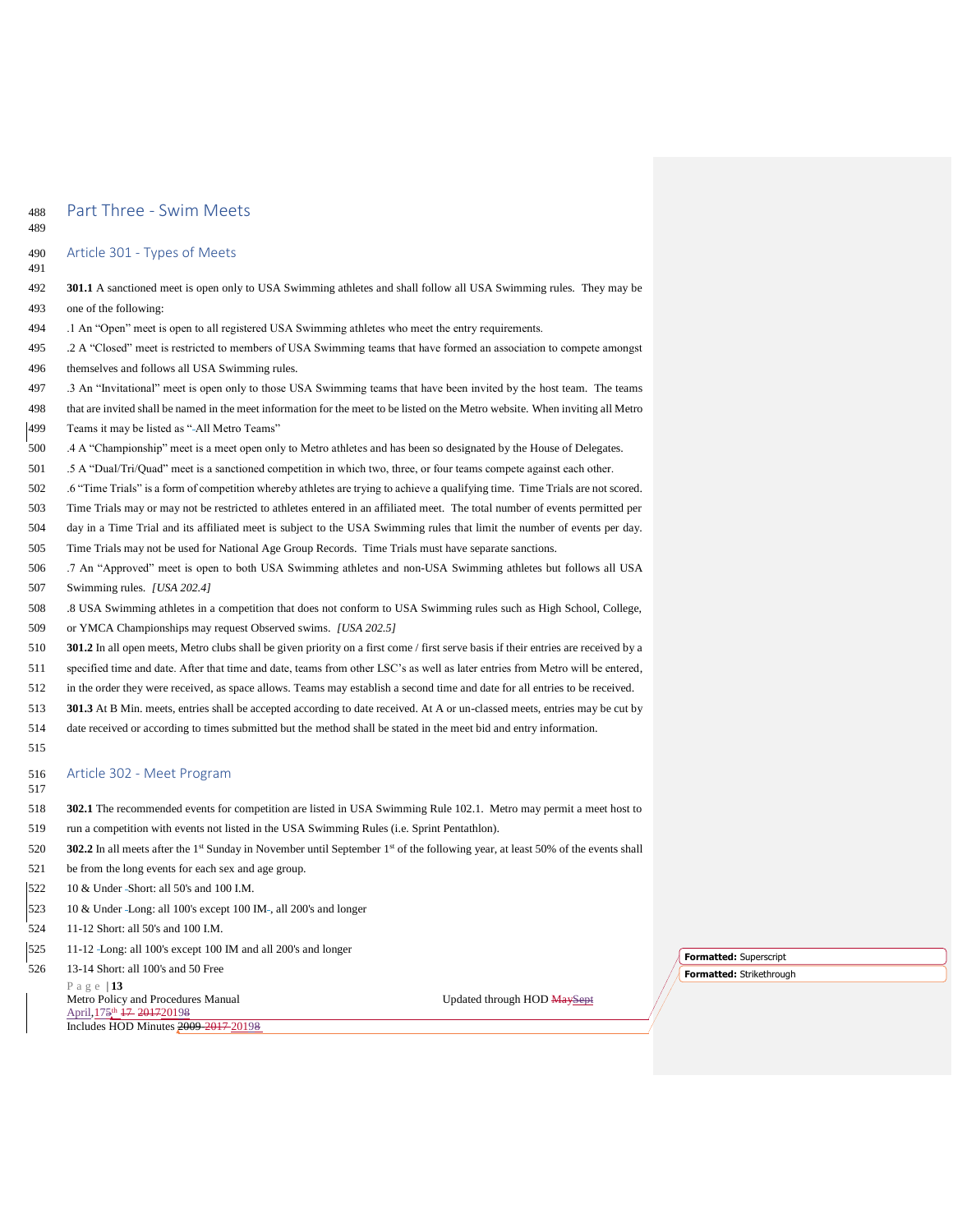- 13-14 Long: all 200's and longer
- 15-18 Short: all 100's and 50 Free
- 15-18 Long: all 200's and longer

 **302.3** \$6000.00 subsidy will be allocated based on the number of clubs that bid and host a distance meet from September through April. The total budget for that season will be divided equally among the accepted meets. The distance meet shall be a separate meet with a separated sanction number from any other meet sponsored by that club on the same weekend. All the events shall be on the same day. The 1650/1500 Free may be in a separate session. The events that shall be included are: 11-12 400 IM, 13-14 400 IM, 10 & Under 500 Free, 11-12 500 Free, and Open 1650 Free. The Open 400 IM may be offered 535 at the option of the host club. The age groups in the 400 IM and 500/400 Free may be combined but separate awards shall be given for each age group. Teams that want to add events to this list shall ask the Board prior to receiving their sanction, in writing, for an exception to this rule. The host team may collect entry fees.

# <span id="page-13-0"></span>Article 303 - Meet Entries

 **303.1** Swimmers are limited to the number of individual events as stated in the meet information. The number of individual events a swimmer competes in per day cannot exceed 5 events for timed finals and 3 events for trials and finals. This includes

- the total number of events swum in a swim meet and its affiliated time trial. *[USA 102.2]*
- **303.2** If there is an established qualifying time in an event, then the swimmer shall have met the qualifying time to enter the event. The time shall have been done at a sanctioned, approved, or observed swim meet, or time trial (the time must be in the SWIMS database).
- **303.3** All changes of entries into a swim meet shall be made through the meet director or other designated meet personnel.
- **303.4** All entry information shall use the athletes name and Id numbers as recorded by the registrar. Teams are subject to a
- \$100 fine per individual for third and subsequent errors, for that individual when they are detected by the "recon".
- **303.5** If an entire team's entry is rejected from a meet the host team shall return all entry items. If a team is partially rejected
- from a meet all refunds shall be made to the entering team by the first day of the meet. Notification of rejected entries shall
- be made personally to the coach, swimmer, or club representative prior to seven days before the start of the meet. If
- notification is not made within the allotted time frame, the swimmer(s) shall be allowed to swim.
- **303.6** In Metro Championship meets swimmers may not swim in more than two time trials during the course of the meet and
- shall abide by the limit on total number of events per day and per meet as follows:
- .1 Senior Metropolitan Championships Swimmers may swim up to 3 individual events per day and 6 events total.
- .2 Junior Olympics Swimmers may swim up to 3 individual events per day. Each Relay must be made of at least 2 athletes entered in individual events.
- .3 Silver Championships Swimmers may swim up to 5 events per day.
- .4 Bronze Championships Swimmers 9-18 may swim up to 4 events per day.
- **303.7** When entering championship meets, clubs having more than one base, shall enter using a single file and shall pay using
- 1 check or money order. For all other meets the different bases may enter and pay independently.
- **303.8** All entries must be submitted using a Hy-Tek or team Unify computer file or any other program approved by USA
- swimming.
- **303.9** All entries are subject to pre-meet recon for proof of times and registration

P a g e | **14** Metro Policy and Procedures Manual Updated through HOD MaySept April, 175<sup>th</sup> 17 2017 2019 8 Includes HOD Minutes 2009-2017 20198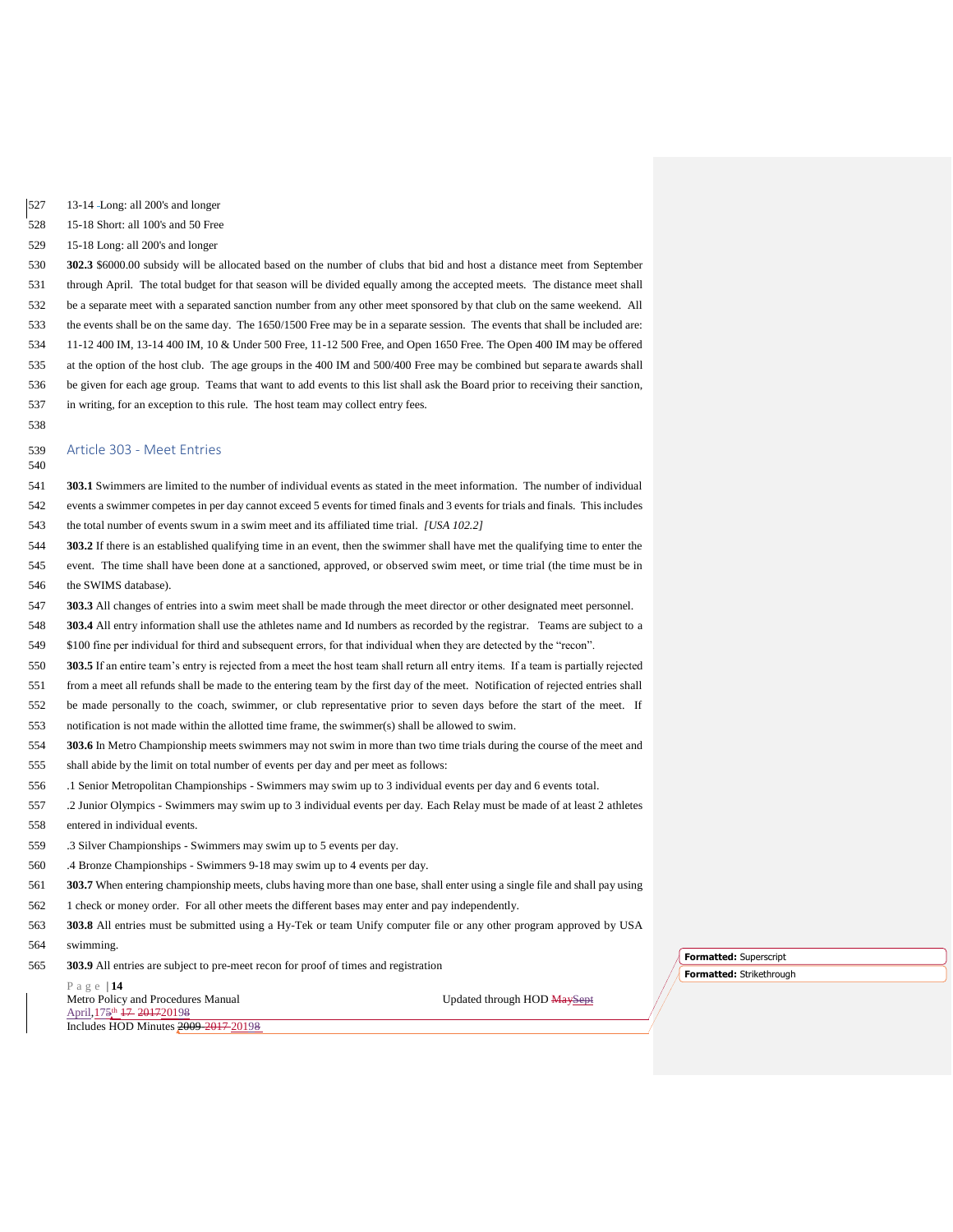<span id="page-14-1"></span>P a g e | **15** Metro Policy and Procedures Manual Updated through HOD MaySept April, 175<sup>th</sup> 17 2017 2019 8 Includes HOD Minutes 2009-2017 20198 Article 304 - Entry Fees 3**04.1** The maximum entry fee that may be charged is: .1 In short course yards/meters – beginning September 1, 2016 - \$5.00 for an Individual Timed Final event, \$6.00 for an Individual Trials & Final event, and \$10.00 for a Relay event. .2 In long course meets – beginning September 1, 2016 - \$6.00 for an Individual Timed Final event, \$7.00 for an Individual Trials & Final event, and \$12.00 for a Relay event **304.2** 20% of the entry fees, except those of the host club (Clubs may have an additional host(s) but only one team may be 575 exempt from the surcharge), constitute the Metro surcharge and shall be paid by the host club to Metro. This does not apply to distance meets. Any team that host Invitationals that invite "all Metro Teams as well as teams from other LSC's will still have the 20% surcharge waived for their swimmers. **304.3** There is a per swimmer surcharge at the following Championship meets: .1 Senior Met surcharge is \$10.00 (beginning September 1, 2012) .23 Junior Olympic surcharge is \$5.00 (beginning September 1, 2012) 581 .43 Silver Championships surcharge is \$1.00 .54 Bronze Championships surcharge is \$1.00 583 .56 8 and Under Championship – No Surcharge is \$1.00 .6 Metro Championship meets hosted by Metro Clubs shall be allowed to add a facility surcharge up to and not to exceed 585 \$4.00. The Total surcharge of the facility charge plus the Metro surcharge of \$1.00 shall not exceed \$9.00 for Junior Olympics and \$5.00 for Silver, Bronze and 8 and Under Championship meets. Article 305 - Scratch Procedure **305.1** Unless otherwise stated, scratches are due 30 minutes prior to the start of the session. Any swimmer who is seeded shall swim the event. **305.2** In timed finals events or preliminaries of a trials and finals event, if a seeded swimmer does not want to swim, the procedure is as follows: .1 The swimmer should obtain a "Declare False Start Report". .2 The swimmer fills out the name, event, heat, lane, checks off false start, and writes "declared" next to it. .3 The swimmer shall turn the report in to the Referee at the start of the event and prior to their heat. **305.3** In JO's, Silvers, Bronze and 8-Under Championship meets, Nno penalty shall apply for failure to withdraw or compete 598 in an individual event. if: The missed event will still count against the athlete's event limit for the day and for the meet. 599 .1 The Referee is notified in the event of illness or injury and accepts the proof thereof.  $600 -2$  It is determined by the Referee that failure to compete is caused by circumstances beyond the control of the swim *[USA 207.7.6E]* **305.4** A swimmer qualifying for a D,C, B, or A (bonus, consolation, championship) final race based upon the results of the preliminaries notifies the Clerk of the Course within thirty (30) minutes after announcement of the qualifiers for that race that they may not intend to compete and further declares their final intentions within thirty (30) minutes following their last

**303.10** The entry deadline for Metro Championship meet shall not be more than 10 days prior to the first day of the meet.

<span id="page-14-0"></span>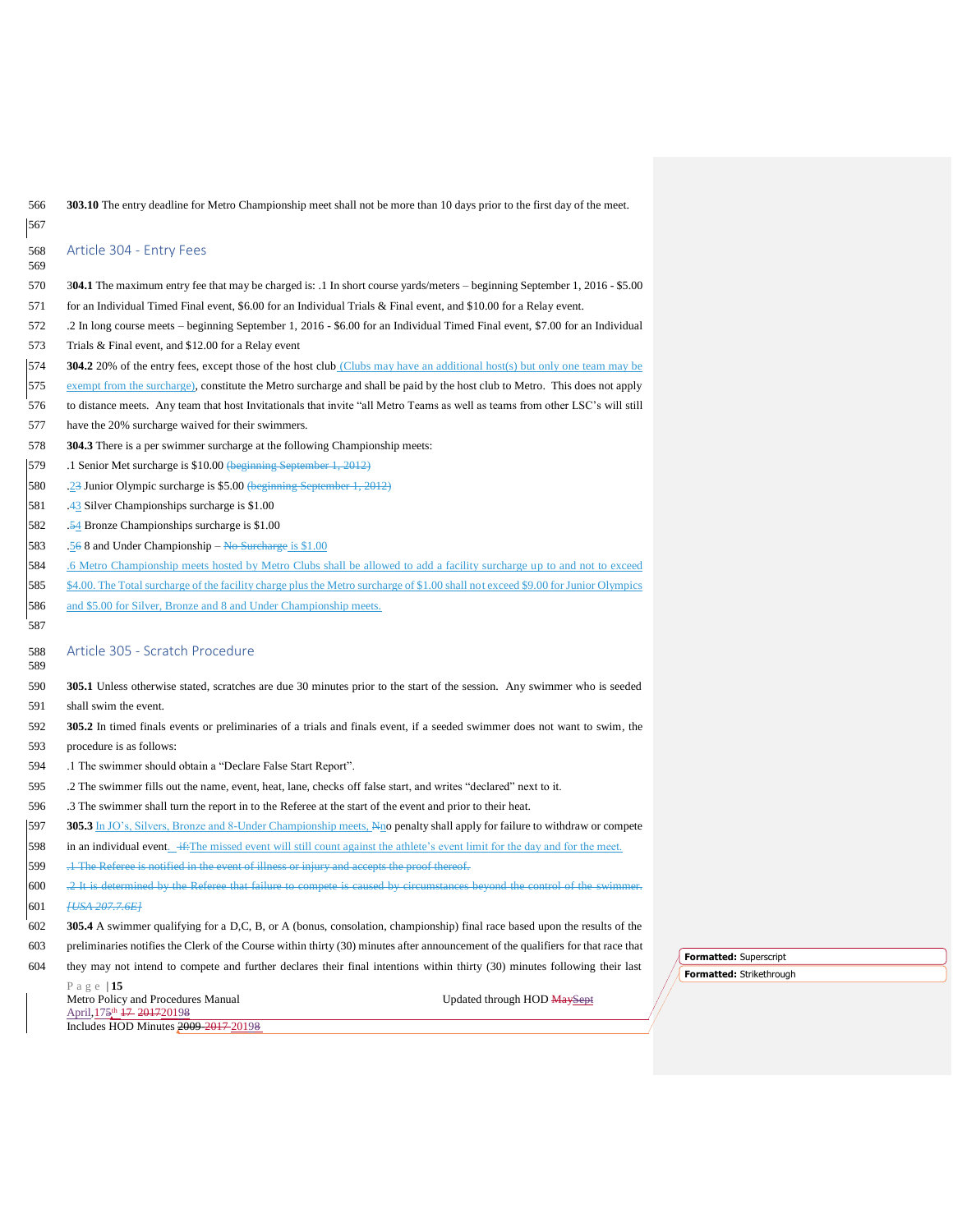# individual preliminary event. *[USA 207.7.9D]*

 **305.5** A swimmer who fails to follow this procedure will be barred from further competition for the remainder of the meet, except as noted in USA Rule 207.7.6E. If this occurs during the last session of a championship meet the swimmer's club will be fined \$150.00 per occurrence.

**305.6** Any relay team entered in a relay event at Junior Olympics (JO's) only and not properly scratched must swimis no

610 show (NS) they will not be penalized the event. Any relay team entered in a relay event at Sr. Mets and not properly scratched

 must swim. Failure to do so will result in each member of the relay team being barred from the next relay event in which they may otherwise be eligible to compete. A relay team member failing to appear ready to swim for a relay event will be barred

from his/her next individual event. Relay members who do appear ready to swim shall not be penalized.

# <span id="page-15-0"></span>Article 306 - Warm-up Procedure

 **306.1** Coaches shall instruct their swimmers regarding the safety guidelines and warm-up procedures at meets. Coaches shall actively supervise their swimmers during the warm-up session at meets.

**306.2** The Host Team shall supply Meet Marshals. Marshals shall be clearly identifiable (ie. Orange safety vest). Coaches

supervising swimmers in the pool during warm-up do not qualify as meet marshals. Meet Marshals shall check locker rooms

as well as being responsible for safety on deck. Marshals shall have full authority to warn or order to cease and desist, and,

with the concurrence of the Referee, to remove, or have removed from the swimming venue anyone behaving in an unsafe

manner or using profane or abusive language, or whose actions are disrupting the orderly conduct of the meet. *[USA 102.18]*

There shall be at least 1 male and 1 female marshal. The minimum number of required marshals is as follows:

.1 A six lane pool requires two marshals.

.2 An eight lane pool requires three marshals.

- .3 A ten lane pool requires four marshals.
- .4 If two different courses are being used, two additional marshals are required.

 **306.3** Warm-up times and lane assignments shall be published in the meet information and posted at several locations around the pool area. *[USA 202.2.9]*

 **306.4** Backstrokers shall ensure that they are not starting when a swimmer is on the blocks. Swimmers are not to step up onto the blocks if there is a backstroker ready to start.

- **306.5** Swimmers shall exit the pool at the completion of their warm-up. This will allow other swimmers adequate warm-up time.
- **306.6** Host clubs may establish warm-up procedures for their own swim meets, remembering to include one way sprint lanes
- and pace lanes if desired, so long as safety considerations are not compromised. Established procedures shall conform to
- Metro and National policies. Any such procedures shall be announced, and/or posted in the pool area.
- **306.7** There is no diving into the pool during any warm-up, except for designated one way sprint lanes.
- **306.8** These warm-up procedures shall be followed during pre-meet warm-up, warm-ups inserted into the meet program, and
- warm-ups in any available warm-up/warm-down lanes.
- **306.9** In Championship meets, if there is a 60-minute warm-up period, the first 30 minutes will general warm-up in all lanes.

In a six lane pool, at 30 minutes prior to the start of the meet, lanes 1 and 6 will be designated for pace, and lane 2 will be

designated for one way sprints, and at 20 minutes prior to the start of the meet lane 5 will also become a one way sprint lane.

P a g e | **16** Metro Policy and Procedures Manual Updated through HOD MaySept April, 175<sup>th</sup> 17 2017 2019 8 Includes HOD Minutes 2009-2017 20198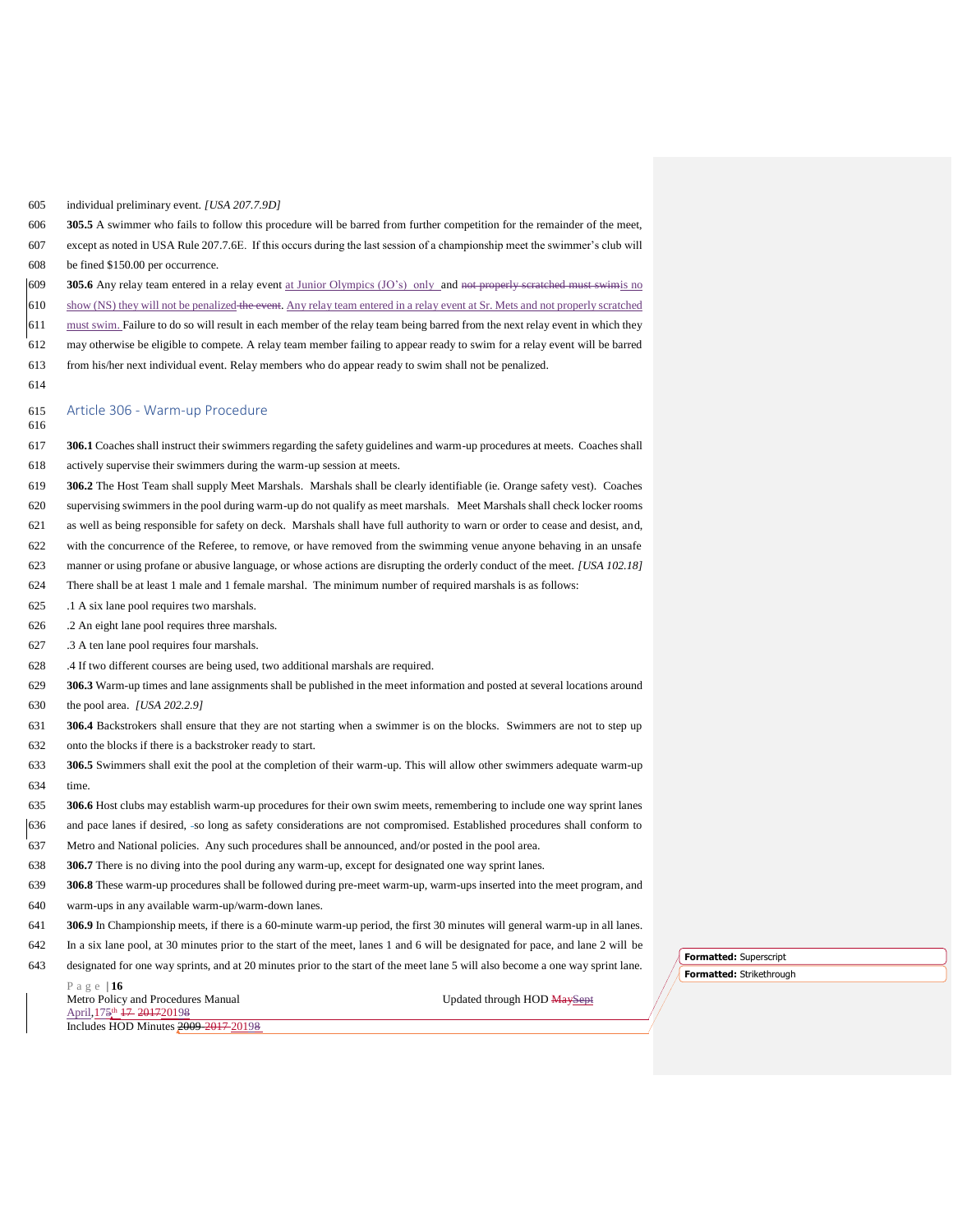In an eight lane pool, at 30 minutes prior to the start of the meet, lanes 1 and 8 will designated for pace, and lanes 2 and 7 will be designated for one way sprints, and at 20 minutes prior to the start of the meet lanes 3 and 6 will also become one 646 way sprint lanes. In a ten lane pool, at 30 minutes prior to the start of the meet, lanes 1, 2 and 10 will designated for pace, and lanes 3 and 9 will be designated for one way sprints, and at 20 minutes prior to the start of the meet, lanes 2 and 8 will also become one way sprint lanes. The competition pool will be cleared 5 minutes prior to the start of the meet.

 **306.10** In Championship meets, if there is a 90 minute warm-up period, the first 30 minutes will general warm-up in all lanes. In a six lane pool, at 60 minutes prior to the start of the meet, lane 1 will designated for pace, at 45 minutes prior to the start of the meet, lane 2 will be designated for one way sprints and lane 6 for pace, and at 30 minutes prior to the start of the meet, lane 5 will also become a one way sprint lane. In an eight lane pool, at 60 minutes prior to the start of the meet, lanes 1 and 8 will designated for pace, at 45 minutes prior to the start of the meet, lane 2 will be designated for one way sprints, at 30 minutes prior to the start of the meet, lane 3 and 7 will also become one way sprint lanes. In a ten lane pool, at 60 minutes prior to the start of the meet, lanes 1 and 10 will designated for pace, at 45 minutes prior to the start of the meet, lane 2 becomes a pace lane and lanes 3 and 9 will be designated for one way sprints, and at 30 minutes prior to the start of the meet, lane 2 and 8 will also become one way sprint lanes. The competition pool will be cleared 5 minutes prior to the start of the meet.

# <span id="page-16-0"></span>Article 307 - Meet Procedures

 **307.1** Coaches shall present USA Swimming certifications for access to the deck. Coaches without up to date certifications shall not be on the pool deck. DECK PASS LIVE may be used to verify coach's registration

 **307.2** Non-USA Swimming Registered individuals are not permitted on the pool deck at any time during the meet or practice, with the exception of Official Timers.

 **307.3** Clubs running meets that wish to secure their own officials are required to furnish the Area Officials Chair with a list of officials working the meet before the start of the meet so that the Area Officials Chair can be assured that all officials working the meet are credentialed and certified. Only currently certified officials may be used. Clubs may ask the Area

Officials Chair to supply officials for a meet by requesting them 30 days prior to the meet.

 **307.4** Hazards on deck, in the locker rooms, or in areas used by coaches, swimmers, spectators, or officials shall be removed or clearly marked.

**307.5** Meet marshals are responsible for meet safety for the duration of the meet.

**307.6** The Host Club is responsible for supplying backup timers for each lane as required by USA Rule 102.12.3 or 102.12.4.

 Timers should be available 15 minutes prior to the start of the meet to receive instructions by a designated meet official and the lane timing sheets.

**307.7** In Metro run Championship meets, clubs will be assigned to supply timers based on their entries in the meet.

 **307.8** Computer operators who work a "Metro-run" Championship meet from start to finish, including pre-meet and post-meet work, will receive \$150 per session. Person doing Pre-meet preparation only will receive \$75 per session. Person

- running the computer only or the timing system only will receive \$75per session. Announcers for Metro run championship
- meets will receive \$50 per session.

 **307.9** An announcer shall be on duty for the entire warm-up session to announce lane and/or time changes and to assist with the conduct of the meet.

P a g e | **17** Metro Policy and Procedures Manual Updated through HOD MaySept April, 175<sup>th</sup> 17 2017 2019 8 Includes HOD Minutes 2009-2017 20198

**Formatted:** Superscript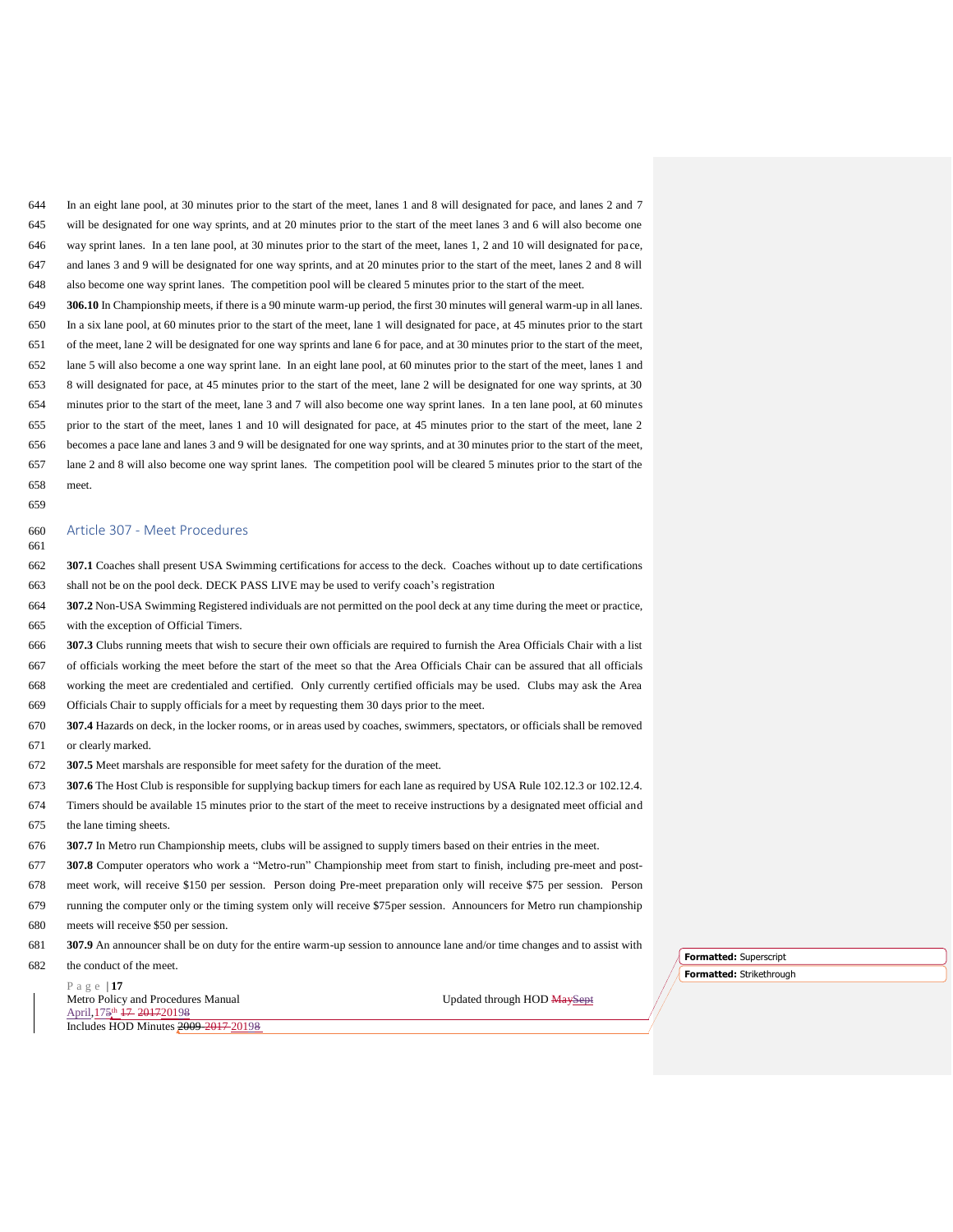**307.10** Bells shall be used to signify the final two lengths of a distance event.

**307.11** Swimmers shall start from within the water if the water depth is 3'6" or below. If the pool depth is above 3'6", but

below 4' swimmers may start from the deck or in the water, not the starting platform. *[USA 103.2.3]*

**307.12** In all Metro swim meets awards given for 12 & Under will match the number of lanes in the pool.

**307.13** All swim meet sessions shall finish within 4 hours of the announced starting time. The only exception, is a club hosted

 LCM Meet, the host team can run a 13 and older session at 5 hours with no penalty. Sessions set at Open events must follow the 4 hour limit rule*. [BOD January 11, 2012]*

 .1 Any session that runs more than 4 hours past the announced starting time shall be reported to the Admin Vice Chair. There is no grace period, except if there is a major malfunction of the timing system, lightning, power failure, or major problem.

*[HOD January 18, 2011*

.2 The Admin Vice Chair should consider the following in determining penalties:

 A. Whether the violation was caused substantially by a matter beyond the control of the host. Such a violation may require censure and/or probation.

B. The violation was caused unintentionally because of negligence or incompetence. Such a violation requires censure and/or

probation and a minimum fine of all entry fees representing those swims which went beyond the four hour limit.

C. The violation was intentional. Such a violation requires a minimum fine of all entry fees representing those swims which

- went beyond the four hour limit, an additional monetary fine, a period of probation, and being barred from hosting any meets during the same season and the following short course and long course seasons including any for which sanctions had already been received.
- **307.14** In multiple session meets, if there are fewer than 60 minutes between the end of one session and the start of warm-up for the next session, the meet host shall provide a meal for coaches. It is recommended that meet hosts provide refreshments
- for coaches, officials, and volunteers at all swim meets.

**307.15** The Host Club shall run the "recon" report at least 7 days prior to the swim meet and send it to the Metro office to

 certify that all swimmers entered in the meet are registered swimmers and are eligible to represent the club they are entered with. Clubs that fail to comply will be sent to Board of Review.

# <span id="page-17-0"></span>Article 308 - Meet Bidding and Information

 **Short Course Meets – September through April** 

 **308.1** Bids must be submitted in writing on a Bid Application no later than April 15th. All information must be completed on the application. Payment is required at the time of the bid application.

Meet directors listed on the bid application will be contacted by email no later than April 30th with the tentative schedule.

Meet directors will have until May 7th to notify the Metro office of any changes/corrections. Final schedule will be posted

after the May mandatory HOD meeting. Championship Bids/Schedules – If more than one team bids for a championship

meet – those meets will be decided by vote of the HOD. If there is only 1 bid for each meet, those bids will be accepted.

- 
- **Long Course Meets – May through August**

**308.2** Bids must be submitted in writing on a Bid Application no later than February 1<sup>st</sup>. All information must be completed

P a g e | **18** Metro Policy and Procedures Manual Updated through HOD MaySept April, 175<sup>th</sup> 17 2017 2019 8 Includes HOD Minutes 2009-2017 20198

**Formatted:** Justified, Line spacing: 1.5 lines

**Formatted:** Superscript **Formatted:** Strikethrough **Formatted:** Justified, Line spacing: 1.5 lines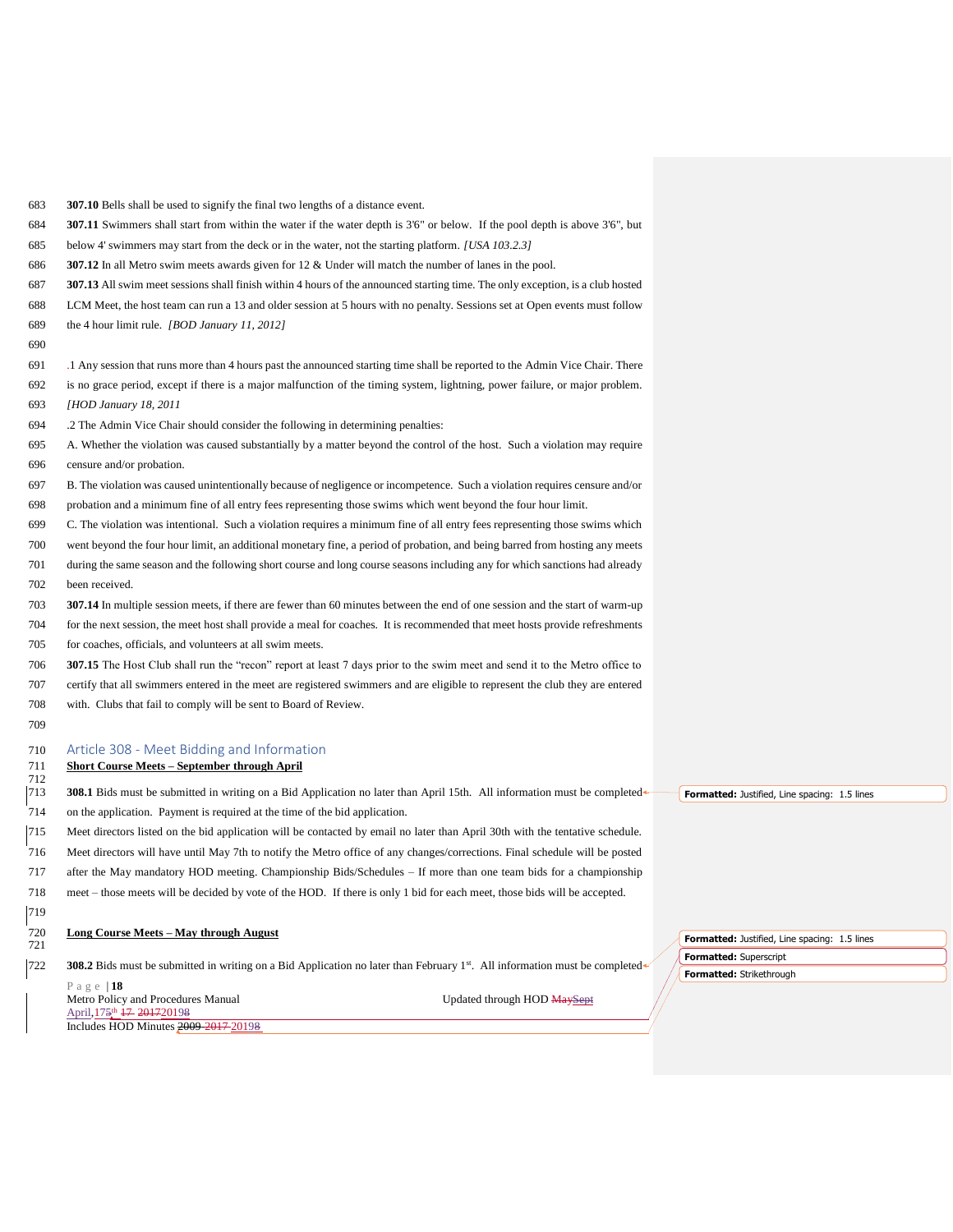on the application. Payment is required at the time of the bid application. Meet directors listed on the bid application will be

- contacted by email no later than Feb. 15<sup>th</sup> with the tentative schedule. Meet directors will have until February  $20<sup>th</sup>$  to notify
- 725 the Metro office of any changes/corrections. Final schedule will be posted on the Metro web site no later than February  $28<sup>th</sup>$ .
- Championship Bids/Schedules If more than one team bids for a championship meet those meets will be decided by email
- vote of the HOD. If there is only 1 bid for each meet, those bids will be accepted.
- 
- **308.3** If bidding for a Metro subsidized distance session, this shall be indicated on the bid.
- **308.4** Any bids received after the due dates will be assessed a \$50.00 fine if accepted.
- **308.5** Any other meet on a Metro Championship weekend shall be two levels removed.
- **308.6** The Board has the right to grant additional meet sanctions if it feels that a significant need exists.
- **308.7** Once a team is given a sanction, the following penalties will apply for failing to hold the meet:
- .1 Canceled more than 12 weeks before the meet or by the Fall meeting of the LSC loss of sanction fee.
- .2 Canceled between 6 and 12 weeks prior to the meet loss of sanction fee and a fine equal to the sanction fee.
- .3 Canceled less than 6 weeks prior to the meet loss of sanction fee, a fine equal to the sanction fee and the granting of one
- less sanction in the next year than the number of meets actually held in the year the meet was canceled.
- .4 Canceled after the meet information is sent out loss of sanction fee, a fine equal to the sanction fee and the inability to hold any sanctioned meets the following year.
- **308.8** The penalties may be waived in part or in whole by the Board of Directors or the House of Delegates. They should
- consider: a. Was the reason for cancelation beyond the control of the club? b. Was the reason foreseeable? c. Did the reason
- lie primarily in lack of entries or lack of personnel?
- **308.9** Any party that feels the penalties have been unfairly applied may appeal to the Board of Review.
- **308.10** There is a sanction fee of \$25.00 per session except:

# **308.11** The sanction form and fees shall be sent to the Metro Office. The meet information should not be posted on the web

- or otherwise distributed until the sanction has been granted.
- **308.12** Meet directors are required to have meet information posted on the Metro Website. Teams wanting a hard copy shall request it.
- **308.13** The meet template on Metro website MUST be used and shall include the following: sanction #, date(s), site, class(es),
- events, start time for warm-up and competition, entry fees, mailing address, meet Director's phone number, method of cutting
- entries, awards (number and type), and warm-up procedures. The following items shall also appear in the meet information:
- .1 "Metropolitan Swimming Safety Guidelines and Warm-up Procedures will be in effect at this meet."
- .2 "Swimmers with disabilities are encouraged to enter and participate. Please notify the meet director of any accommodations you might require."
- .3 Use of Audio or visual recording devices, including a cell phone, is not permitted in changing areas, rest rooms, locker
- rooms and behind the blocks. The use of drone operation also must be included.
- .4 USA 2011 202.3.7 "The meet announcement shall include information about water depth measured for a distance of 3
- feet 3½ inches (1.0 meter) to 16 feet 5 inches (5.0 meters) from both end walls."
- .5 The meet announcement shall include the pool has/has not been certified in accordance with Article 104.2.2C (4)
- .6 Meet announcements and requirements for approval of competition shall include the all requirements as per USA
- swimming rules and regulations, as well as Metro meet template

P a g e | **19** Metro Policy and Procedures Manual Updated through HOD MaySept April, 175<sup>th</sup> 17 2017 2019 8 Includes HOD Minutes 2009-2017 20198

**Formatted:** Font: 10 pt

**Formatted:** Superscript **Formatted:** Strikethrough **Formatted:** Font: 10 pt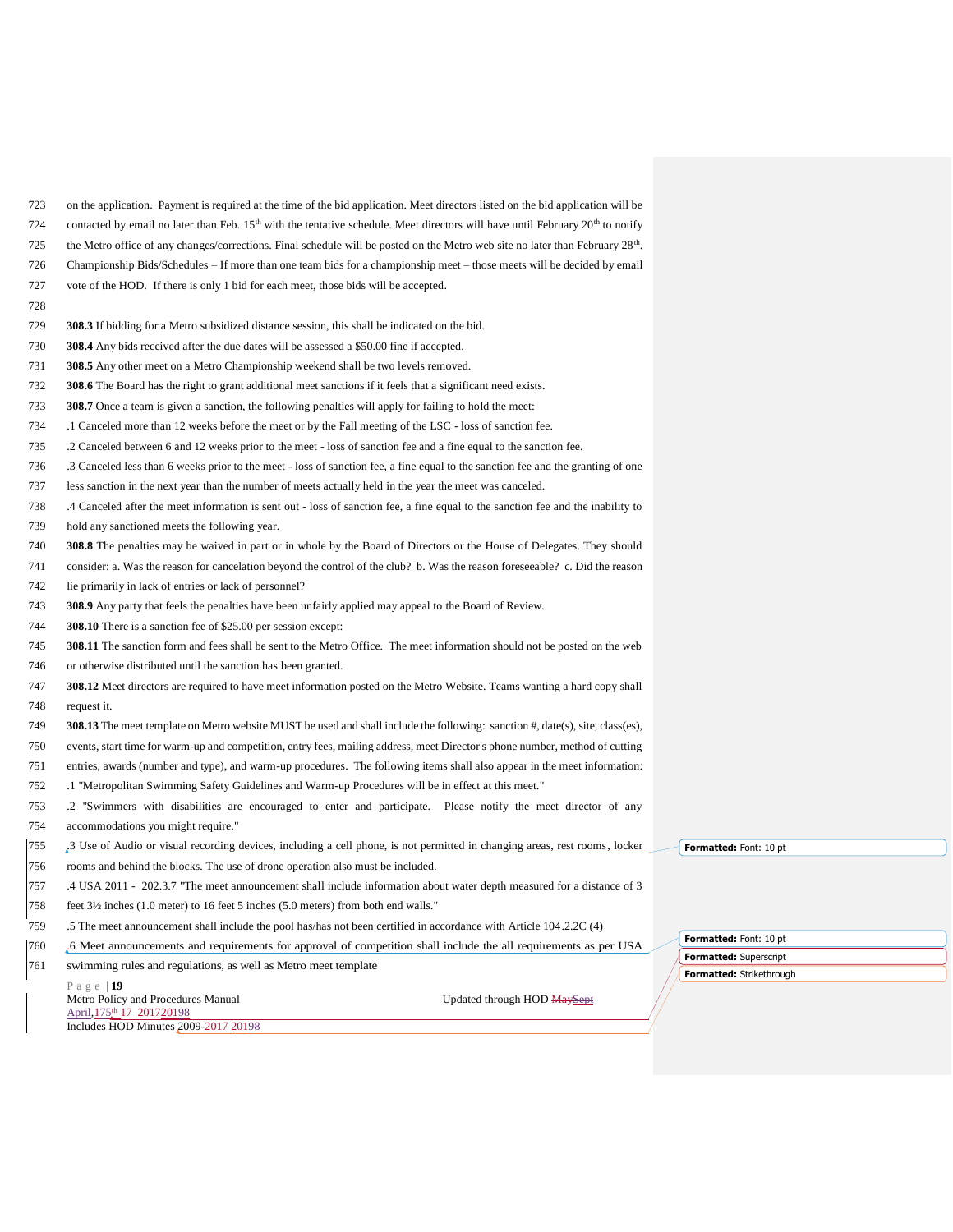762 7 Beginning September 1<sup>st,</sup> 2017 All Meet bids must include four officials that are registered to the host team. 

# <span id="page-19-0"></span>Article 309 - Championship Meet Bids

- 
- **309.1** A Metro Championship Contract form shall be used to bid on a Championship Meet.
- **309.2** Clubs hosting a Metro Championship Meet shall send a copy of the Entry Blank to both the Technical Planning Chair and either the Age Group or Senior Chair whichever is appropriate.
- **309.3** Metro will take responsibility for running Zone Qualifier's and Senior Mets.
- *[All teams bidding to host Metro Championship meets shall provide information about fees for admission, programs, and*
- *parking at the time of bidding (to go on Championship Contract Form)]*
- 
- <span id="page-19-1"></span>Article 310 - Championship Meets
- 

**310.1** There will be 3 sets of time standards for all Senior Championship Meets. The conforming standard is the time in the

 course the meet is be conducted in. The other time standards will be calculated from the standard in the conforming course. Entry times for Championship meets may not be converted from another course. The meet eligibility date for all short course

779 Metro Championship meets (Senior Mets, JO's, Silvers, Bronze), will be from January 1st of the previous year. For the long

780 course season, the eligibility date will be as of <u>May 1<sup>st</sup></u> of the previous year. *[HOD January 13, 2010]* 

**310.2** The Meet Director shall appoint a Technical Jury composed of at least one athlete representative, at least one coach,

and at least one, but not more than three other persons. Written protests involving technical rules, except disqualifications

 due to judgment decisions by the deck officials, shall be made to the meet referee within 30 minutes of the protested act or occurrence. Decisions of the meet referee regarding these protests may be appealed to the Technical Jury, whose decision

shall be made the day of the protest and shall be final.

**310.3** Championship meets may run over the Metro 4 hour time limit. The meet host or Metro may alter the warm-up time

 and starting times of sessions to accommodate long sessions. All teams entered in the meet shall be notified of any changes of this nature 7 days in advance of the meet. Each club should provide an e-mail address or other means of being contacted

- with their entries so that this notification can be made.
- **310.4** All entries will be verified for registration and time reconciliation using a pre-meet recon file.
- **310.5** There will be a separate table for the Clerk of Course at championship meets.

**310.6** Regions for Championship Meets that are held at multiple sites will be determined by the Technical Planning

Committee and posted on the Metropolitan Swimming website.

 **310.7** Warm-up times for Short Course Senior Mets will be at 7:30AM with a 9:00AM start for prelims and 4:30PM with a 5:30PM start for finals. Senior Mets is a trials and finals meet. The starting time for the 1650 or 1500 at Senior Mets will be adjusted so that last preliminary heat would end 10 minutes before start of warm-up for finals. When Senior Mets is held in a facility with no warm down area, the warm up / warm down schedule will be determined by the Senior Chair in conjunction

- with the Technical Planning Committee. Long Course Senior Mets Championships will follow the same format as the Short
- Course Senior Mets Championships. The Senior Chair in consultation with Technical Planning may decide to permit Bonus

events (event(s) awarded to a swimmer as a result of making a qualifying time), the qualifying time, and the formula for entry

P a g e | **20** Metro Policy and Procedures Manual Metro Policy and Procedures Manual Updated through HOD MaySept April, 175<sup>th</sup> 17 2017 2019 8 Includes HOD Minutes 2009-2017 20198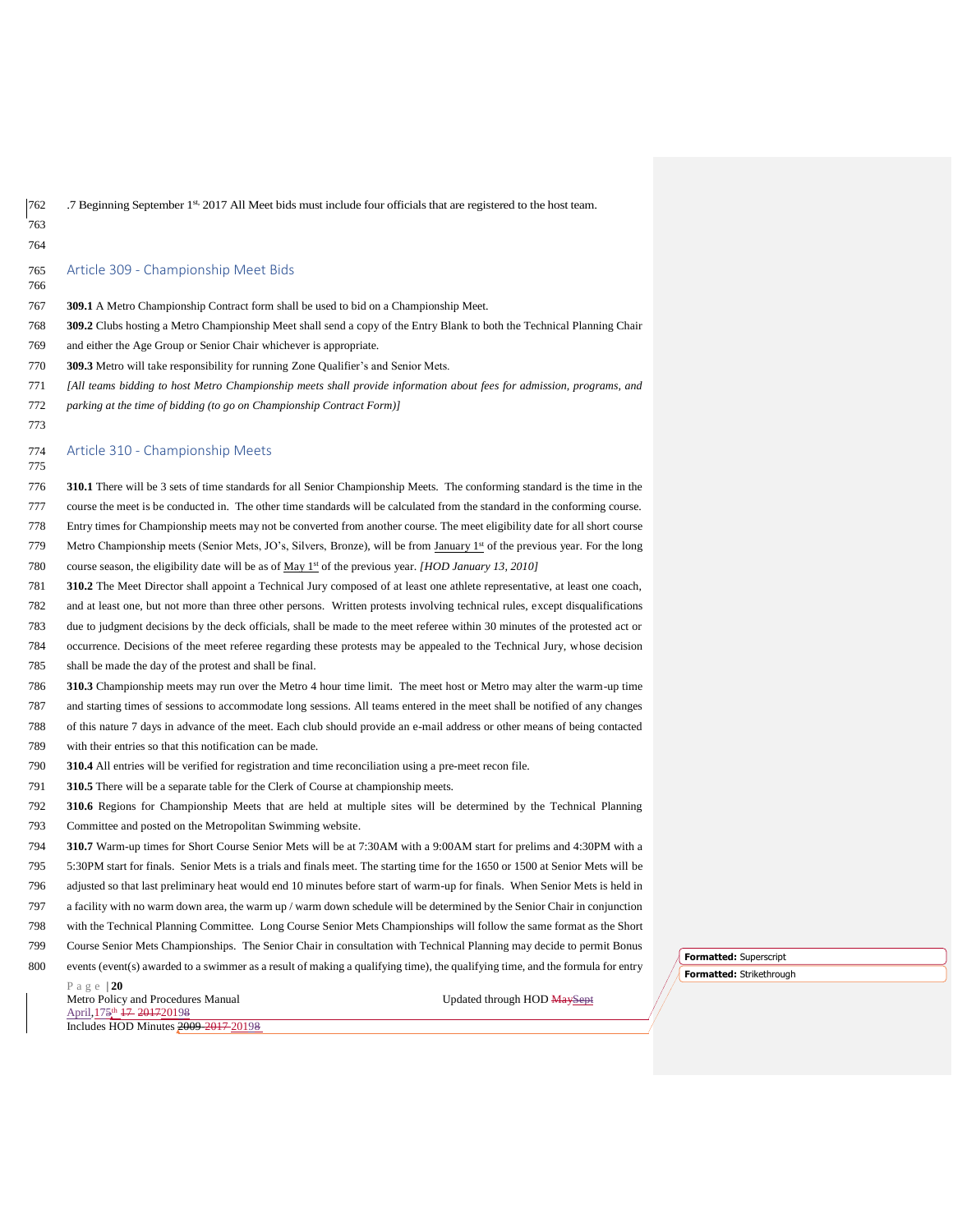<span id="page-20-0"></span>

| 801        | based on anticipated size of the meet.                                                                                                  |                                    |
|------------|-----------------------------------------------------------------------------------------------------------------------------------------|------------------------------------|
| 802        | <b>310.8</b> -Updated scratch and check-in procedures at Senior Mets to follow USA Swimming National procedures. Distance               | Formatted: Line spacing: 1.5 lines |
| 803        | events would stay as positive check-in. The prelims events will be due the night before (half hour after the finals session             |                                    |
| 804        | starts). An email address will be provided to scratch remotely. [ $HOD$ -Sept 15 <sup>th</sup> 2018]                                    |                                    |
| 805        |                                                                                                                                         |                                    |
| 806        | <b>310.9</b> Finals for Junior Olympics will be conducted in Ten lanes. Each age group will have their own cuts (i.e. 11yr old          | Formatted: Line spacing: 1.5 lines |
| 807        | cuts, 12yr old cuts, 13yr old cuts, 14yr old cuts 10 & Under events are swum as timed finals. They will be scored/awarded               |                                    |
| 808        | separately as $9 \&$ Under and 10 year old events. For the 11-12 and 13-14 age group, there will be 2 'A' finals run at night -         |                                    |
| 809        | a top age $(12 \text{ or } 14)$ final and a lower age $(11 \text{ or } 13)$ final.                                                      |                                    |
| 810        |                                                                                                                                         |                                    |
| 811        | Medals will be awarded for $1^{st}$ -3 <sup>rd</sup> in each-A Final which will be age groupsingle age finals, 9u, 10 11, 12, 13 14 and | Formatted: Line spacing: 1.5 lines |
| 812        | ribbons to be awarded for B finals at J.O.'s finishers $4^{\text{th}}$ -10 <sup>th</sup> in each final.                                 | Formatted: Superscript             |
| 813        | A plaque or trophy will be awarded to the individual high point winner for both genders in all age groupssingle ages. There             | Formatted: Superscript             |
| 814        | will be team awards at J.O.'s for 10& Under, $11&12$ , and $13&14$ age groups. 10 & Unders will have only 1 relay per day at            |                                    |
| 815        | J.O.'s. All 10 & under events, the $11\&12\&100$ IM & 500 Free, 13-14 1000 Free, and the 15-18 1650 Free are run as timed               |                                    |
| 816        | finals. All other events are trials and finals.                                                                                         |                                    |
| 817        | <b>310.10</b> Silver Championships will be held at 3 Regional sites on the same weekend. Each age group will have their own cuts        |                                    |
| 818        | $9 \&$ under, 10, 11, 12, 13, 14, 15-18. Swimmers shall achieve the established time which will standard, but be 0.01 slower            |                                    |
| 819        | than the J.O. time standard for that single age. The minimum Silvers time will remain the same for both odd and even ages.              |                                    |
| 820        | At Silver Championships those achieving the J.O. Qualifying Standard are not eligible for will receive an JO qualifying ribbon          |                                    |
| 821        | awards, butand, may enter the J.O. Meet even if the entry deadline has passed. Medals are awarded to-for places 1-3 and                 |                                    |
| 822        | ribbons for places 4-8 (or remaining lanes in the competition pool) as many swimmers as there are lanes in the pool. Ribbons            |                                    |
| 823        | will be awarded to next group of swimmers for as many lanes as there are in the pool.                                                   |                                    |
| 824        | <b>310.11</b> Bronze Championships will be held at 3 Regional sites on the same weekend for age 9 through 18. Swimmers shall            |                                    |
| 825        | be slower than the Silver time standard [HOD May 16, 2012]. Medals are awarded to as many swimmers as there are lanes                   |                                    |
| 826        | in the pool. Ribbons will be awarded to next group of swimmers for as many lanes as there are in the pool.                              |                                    |
| 827        | 310.12 Relays may be entered at the lowest priority cut, provided the team has qualified for the event.                                 |                                    |
| 828        |                                                                                                                                         |                                    |
| 829        |                                                                                                                                         |                                    |
| 830        |                                                                                                                                         |                                    |
| 831<br>832 | Article 311 - Post Competition Responsibilities                                                                                         |                                    |
| 833        | <b>311.1</b> Clubs hosting meets shall send a full meet backup within 24 hours of the conclusion of the meet. Email backup to           |                                    |
| 834        | Monique Grayson at monique.grayson@metroswimming.org                                                                                    |                                    |
| 835        | 311.2 Beginning January 1, 2013 - The following shall be submitted to the Administrative Chair within 30 days after each                |                                    |
| 836        | meet: a. Meet Manager Team Fees Report (1 day Prior to the start of the meet), b. Meet Manager Team Fees Report (at the                 |                                    |
| 837        | end of the meet), c. the post competition report, d. the income and expense report, and e. a check for the meet surcharges.             | Formatted: Superscript             |
|            |                                                                                                                                         | Formatted: Strikethrough           |
|            | Page $ 21$<br>Metro Policy and Procedures Manual<br>Updated through HOD MaySept<br>April, 175 <sup>th</sup> 17 201720198                |                                    |
|            | Includes HOD Minutes 2009-2017-20198                                                                                                    |                                    |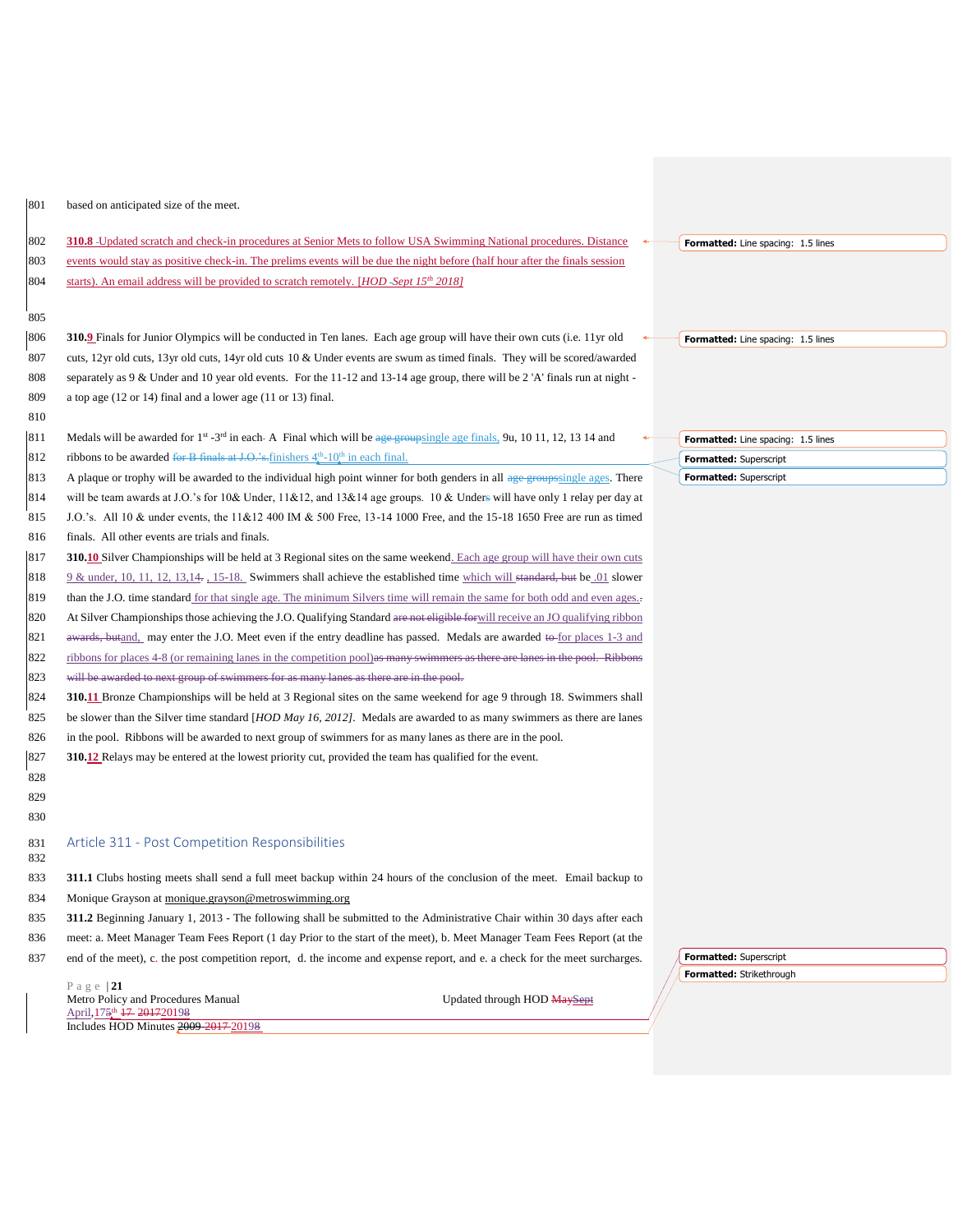<span id="page-21-4"></span><span id="page-21-3"></span><span id="page-21-2"></span><span id="page-21-1"></span><span id="page-21-0"></span>

| 838<br>839 | Host teams are exempt from paying surcharges on entries for their own swimmers                                             |                             |  |
|------------|----------------------------------------------------------------------------------------------------------------------------|-----------------------------|--|
| 840<br>841 | Appendix 3A - Metro Regions (Will be updated after the May HOD Meeting every year)                                         |                             |  |
| 842        | NORTH: Aqua Gems, BGC-N.Westchester Marlins, Club Fit Briarcliff, Club Fit Jefferson Valley, Condors Swim Club,            |                             |  |
| 843        | Devilfish Aquatics, Delaware Valley Water Moccasin <sub>57</sub> Empire Swimming, Fairview Aquatic Swim Team, GAEL Aquatic |                             |  |
| 844        | Club of IONA, Hudson Valley Dolphins, Mid-Hudson HeatWaves, Minisink Valley, Monroe Woodbury, Newburgh Sharks,             |                             |  |
| 845        | Northern Dutchess, New Rochelle YMCA, New York Sharks, Ossining Spartans, Phoenix Aquatic Club, Patriot Swim Team,         |                             |  |
| 846        | Pine Bush Aquatic Club, Rivertown Aquatic, Red Fox Aquatic Club, Rye YMCA, Saw Mill Club Storm, Silver Streaks,            |                             |  |
| 847        | Suffern Sea Lions, Team Rockland, Viking Aquatic Club, Washingtonville Seahawks, YMCA of Middletown, White Plains          |                             |  |
| 848        | Middies                                                                                                                    |                             |  |
| 849        | <b>CENTRAL:</b> Apex Swim Club, Asphalt Green, Brooklyn Otters, Badger Swim Club, Brooklyn                                 |                             |  |
| 850        | Stingrays, CAS Stingrays, Central Queens YMYWHA, Cross Island Y Barracudas, Flushing YMCA, Freedom Aquatics,               |                             |  |
| 851        | Gateway Swimmers, Hydroquatics, Hurricane Swimming, Harbor Seals/Bay Ridge, JCC Thunderbirds, Kips Bay Mako's,             |                             |  |
| 852        | LaGuardia Aquatic Club, Long Island Express (Silvers Only), Lion Swim Academy, Manhattan Makos, McBurney Manta             |                             |  |
| 853        | Rays, MatchPoint, NYC Nile Crocodile Aquatic Club, Nu Finmen, New York City Aquatic Club, New York City Parks,             |                             |  |
| 854        | Queens Aquatic Club, Riverbank Redtails, Roosevelt Island, Marlins Shorefront Y (Brooklyn Seals), Southern Westchester     |                             |  |
| 855        | Aquatic Group, Trident Swim Club, Trident Aquatic Club, Westchester Wolverines, Watersign                                  |                             |  |
| 856        | Aquatics, 92nd Street Flying Dolphins                                                                                      |                             |  |
| 857        | <b>SOUTH:</b> Bethpage Barracudas, Connetquot Swim Club, East Hampton YMCA, Farmingdale Swim Club, Hauppauge               |                             |  |
| 858        | Aquatic Association, Huntington YMCA, Islanders Aquatics, Long Beach Aquatics, Long Island Aquatic Club, Long Island       |                             |  |
| 859        | Express (Bronze Only), Sachem Swim Club, Swimmin, Team Suffolk, Three Village Swim Club, and West Islip Swim Club          |                             |  |
|            |                                                                                                                            |                             |  |
| 860<br>861 | Appendix 3B - Championship Meet Programs<br>[Available on the Metropolitan Swimming, Inc. website.]                        |                             |  |
| 862        |                                                                                                                            |                             |  |
|            |                                                                                                                            |                             |  |
| 863<br>864 | Appendix 3C - Championship Meet Qualifying Standards<br>[Available on the Metropolitan Swimming, Inc. website]             |                             |  |
| 865        |                                                                                                                            |                             |  |
|            |                                                                                                                            |                             |  |
| 866<br>867 | Appendix 3D - Championship Meet Bid Form<br>[Available on the Metropolitan Swimming, Inc. website]                         |                             |  |
| 868        |                                                                                                                            |                             |  |
|            |                                                                                                                            |                             |  |
| 869<br>870 | Appendix 3E - Sanction Form<br>[Available on the Metropolitan Swimming, Inc. website]                                      |                             |  |
| 871        |                                                                                                                            |                             |  |
|            |                                                                                                                            |                             |  |
| 872<br>873 | Appendix 3F - Post-Competition Forms<br>[Available on the Metropolitan Swimming, Inc. website.]                            |                             |  |
| 874        |                                                                                                                            |                             |  |
| 875        |                                                                                                                            |                             |  |
| 876        |                                                                                                                            |                             |  |
|            | $P$ a g e   22                                                                                                             |                             |  |
|            | Metro Policy and Procedures Manual<br>April, 175 <sup>th</sup> 17-201720198                                                | Updated through HOD MaySept |  |

<span id="page-21-5"></span>**Formatted:** Superscript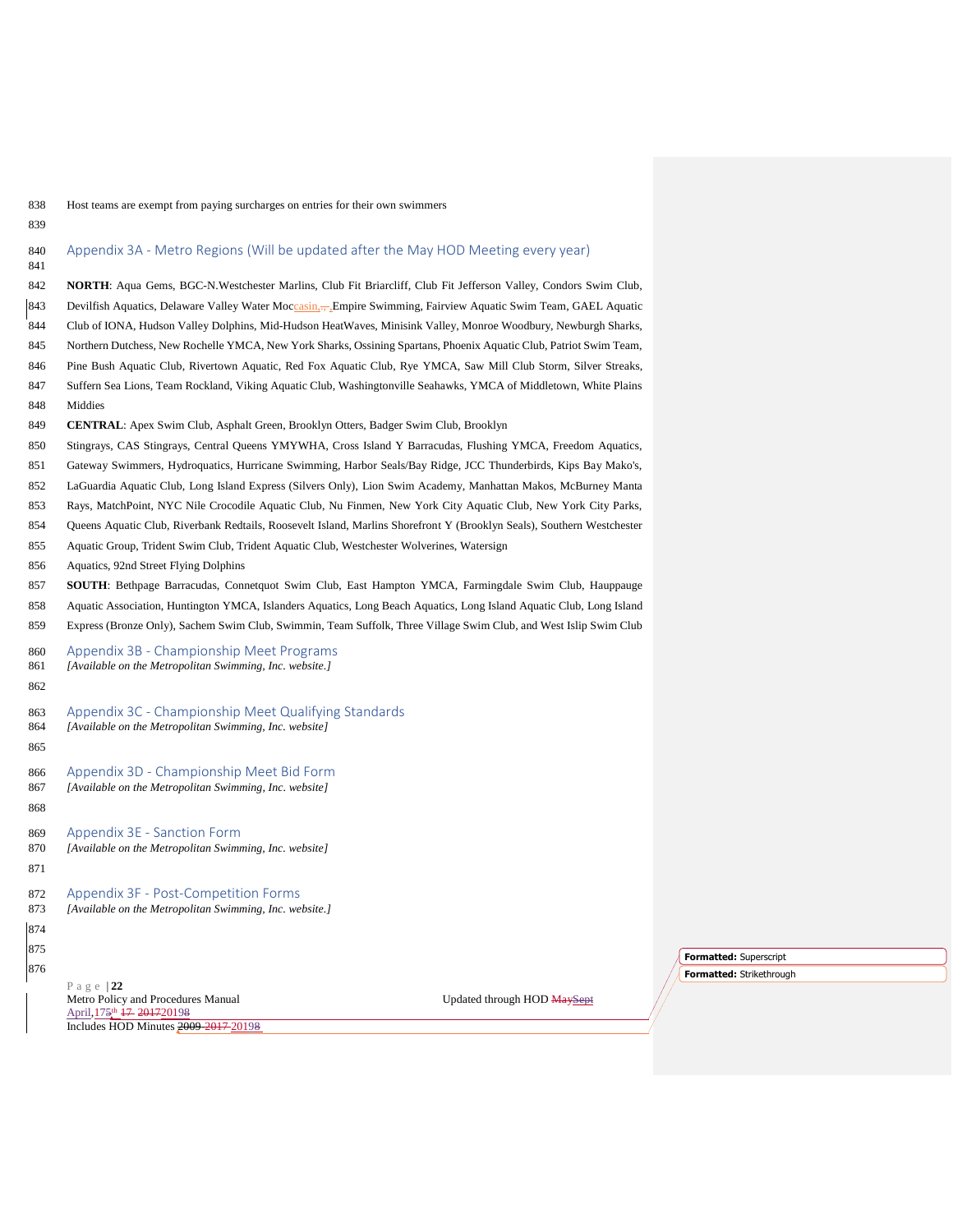<span id="page-22-2"></span><span id="page-22-1"></span><span id="page-22-0"></span>

| 877        |                                                                                                                                   |                          |  |
|------------|-----------------------------------------------------------------------------------------------------------------------------------|--------------------------|--|
| 878        |                                                                                                                                   |                          |  |
| 879        |                                                                                                                                   |                          |  |
| 880        |                                                                                                                                   |                          |  |
| 881        |                                                                                                                                   |                          |  |
| 882        |                                                                                                                                   |                          |  |
| 883        |                                                                                                                                   |                          |  |
| 884        |                                                                                                                                   |                          |  |
| 885        |                                                                                                                                   |                          |  |
| 886        |                                                                                                                                   |                          |  |
| 887        |                                                                                                                                   |                          |  |
|            |                                                                                                                                   |                          |  |
| 888        | Part Four - Administration                                                                                                        |                          |  |
| 889        |                                                                                                                                   |                          |  |
| 890<br>891 | Article 401 - House of Delegates for USA swimming HOD/Convention                                                                  |                          |  |
| 892        | Article 401.1 – The -Metro by-laws designates who attends the USA Swimming HOD/Convention. Metro will provide                     |                          |  |
| 893        | hotel, travel, registration and a per diem in accordance with government guidelines                                               |                          |  |
| 894        |                                                                                                                                   |                          |  |
| 895        | Article 418 - Officials' Chair                                                                                                    |                          |  |
| 896        |                                                                                                                                   |                          |  |
| 897        | <b>418.1</b> The Officials' Chair is appointed by the General Chairman with the advice and consent of the Board of Directors. The |                          |  |
| 898        | Officials' Chair must have a minimum of five years experience years' experience as a certified Referee and must have, at a        |                          |  |
| 899        | minimum, current N2 Referee certification.                                                                                        |                          |  |
| 900        | 418.2 The Officials' Committee will consist of the following: The Officials' Chair, the Area Chairs, the recent past Officials'   |                          |  |
| 901        | Chair, the Administrative Vice-Chairman, and at least one appointed athlete representative to the committee.                      |                          |  |
| 902        | 418.3 The Metro Officials areas are:                                                                                              |                          |  |
| 903        | .1 Suffolk                                                                                                                        |                          |  |
| 904        | .2 New York City                                                                                                                  |                          |  |
| 905        | .3 Hudson Valley South                                                                                                            |                          |  |
| 906        | .4 Hudson Valley North                                                                                                            |                          |  |
| 907        | .5 Nassau                                                                                                                         |                          |  |
| 908        | And functional areas: Recruiting, Education and Advancement                                                                       |                          |  |
| 909        | 418.4 The Officials' Committee governs as a body entrusted with the interpretation of the USA Swimming Rules and the              |                          |  |
| 910        | manner in which Metropolitan Certified Official conducts him/herself within the pool venue. The Officials' Committee will         |                          |  |
| 911        | also serve in any other capacity deemed necessary by Metro. Specific responsibilities of the Officials Committee will include     |                          |  |
| 912        | but are not limited to:                                                                                                           |                          |  |
| 913        | .1 Training, advancing, and critiquing officials                                                                                  |                          |  |
| 914        | .2 Determining officials' certification status                                                                                    | Formatted: Superscript   |  |
|            | $P$ a g e   23                                                                                                                    | Formatted: Strikethrough |  |
|            | Metro Policy and Procedures Manual<br>Updated through HOD MaySept<br>April, 175 <sup>th</sup> 47-201720198                        |                          |  |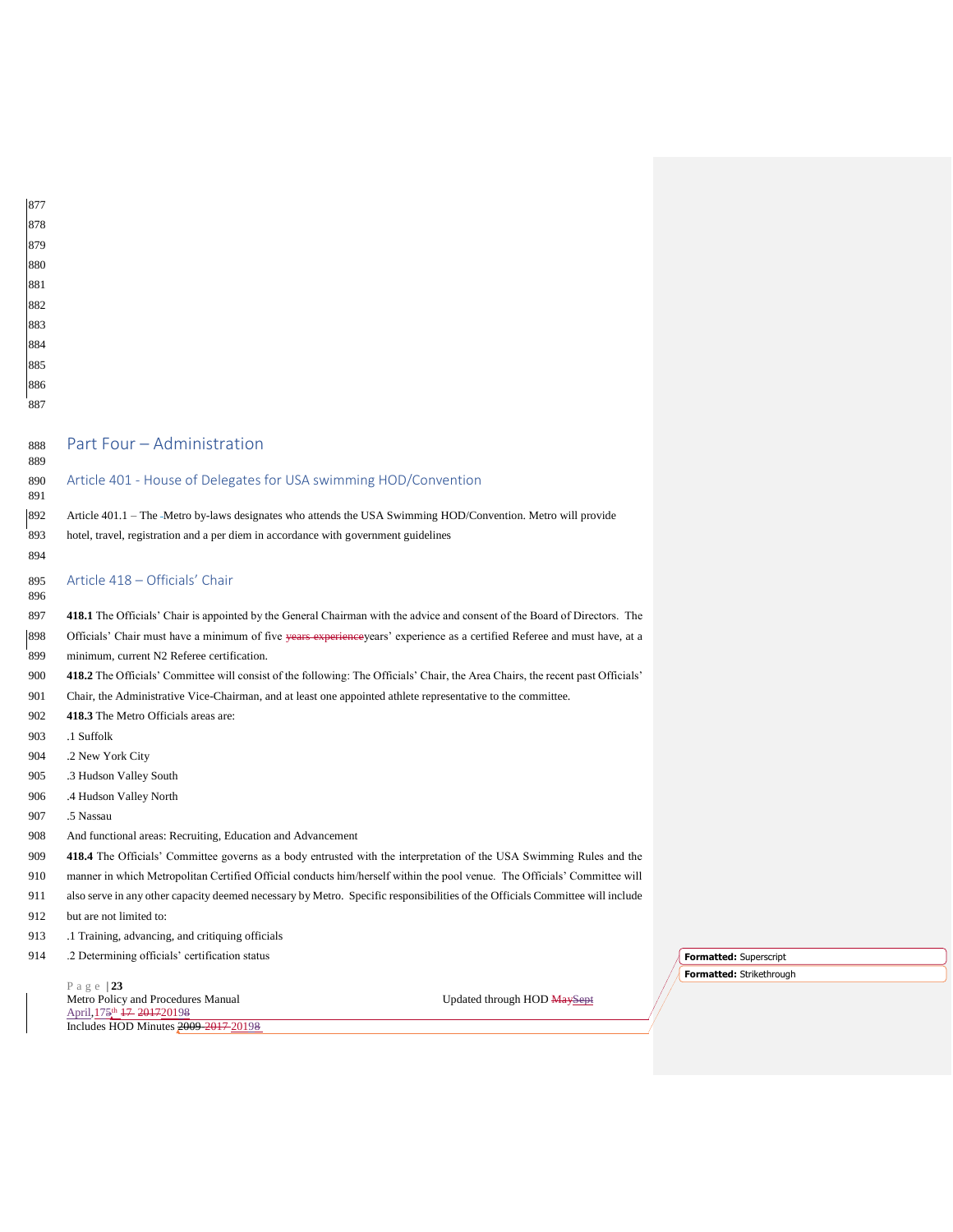.3 Setting the agenda for and running officials' clinics

.4 Conducting rules discussions

.5 Reviewing charges brought against any official and determining penalties if appropriate in accordance with the procedures

918 set forth in the USA Swimming document "General Guidelines for Discipline and Decertification."

**418.5** The Area Chairs will be appointed by the Officials' Chair in consultation with the Administrative Vice-Chairman.

 Generally, the minimum requirements for Area Chair are 3 years' experience as a Referee and current national certification at the N2 level or above.

**418.6** Area Chairs are responsible for the following within their own area:

.1 Critiquing officials, especially at championship meets. They should consider whether the official possesses a sound

 command of the technical rules of swimming and: a) was at the meet a minimum 60 minutes prior to start, b) was properly attired, c) demonstrated a sound understanding of deck protocol, and d) was in the proper position to make calls. In critiquing

 Meet and Deck Referees, Area Chairs should also consider whether the deck was adequately staffed with all relevant personnel and whether the deck was set up in accordance with Metro's established policies and practices. They should also

consider whether the Meet Referee entered the meet into OTS in a timely fashion following its conclusion.

929 .2 Help to ensure that each meet has the required number of officials with the necessary certifications. a). Meet directors may choose officials, but the selections must be approved by the Meet Referee or Area Chair.

 .3 Regularly review the LSC certifications of all officials in their area to ensure that officials have worked the minimum number of sessions, have attended all required clinics, and have met the testing requirements.

.4 Set up their area's meets in OTS

 .5 Attend a minimum of three meetings per year. Topics on the agenda will include: a) meet critiques, b) officials' certification, and c) discussion of rules

 **418.7** Requirements for becoming a Stroke & Turn Judge are: a) be at least 18 years old, b) attend a stroke & turn clinic for apprentice officials, c) take the Stroke & Turn Judge on-line test d) receive a score of 80% or better, e) complete six apprentice sessions on at least two different decks under the supervision of a certified Stroke & Turn Judge or higher-level official, f) complete athlete protection requirements, including courses and background checks as determined by USA Swimming. Apprentice Stroke and Turn Judges must attend a stroke and turn clinic and must have either their temporary or regular registration on file in the Metro office before they can begin their on-deck apprentice training. Once certified, the official

must work an additional 3 sessions during their initial year to maintain their status as a Certified Stroke & Turn Judge.

 **418.8** To maintain Stroke & Turn certification an official must work a) a minimum of 6 sessions per year as a Stroke & Turn judge or higher level, b) attend a mandatory Stroke & Turn Judge recertification clinic in designated years, and c) pass in designated years the recertification test with score of no less than 85%. With a score below standard, the official must re- take the initial exam and receive a score of no less than 90% to maintain Stroke & Turn Judge status. In order for LSC 947 certifications to be renewed, the clinic and test requirements must be successfully completed by December  $1<sup>st</sup>$  in designated

clinic and test years.

 **418.9** To become a Starter, an official must be a certified Stroke and Turn Judge for a minimum of one year and must have worked a minimum of 16 sessions as a Stroke and Turn Judge before seeking advancement. The official must then submit a request to the Area Chair requesting to advance to Starter apprentice, and receive a positive response from the Area Chair. Requirements for becoming a Starter are: a) be at least 20 years old, b) attend a Starter clinic c) take the Starter exam and receive a score of 85% or better, and d) work 8 sessions on deck as Starter, at least one of which has to be a session that

P a g e | **24** Metro Policy and Procedures Manual Updated through HOD MaySept April, 175<sup>th</sup> 17 2017 2019 8 Includes HOD Minutes 2009-2017 20198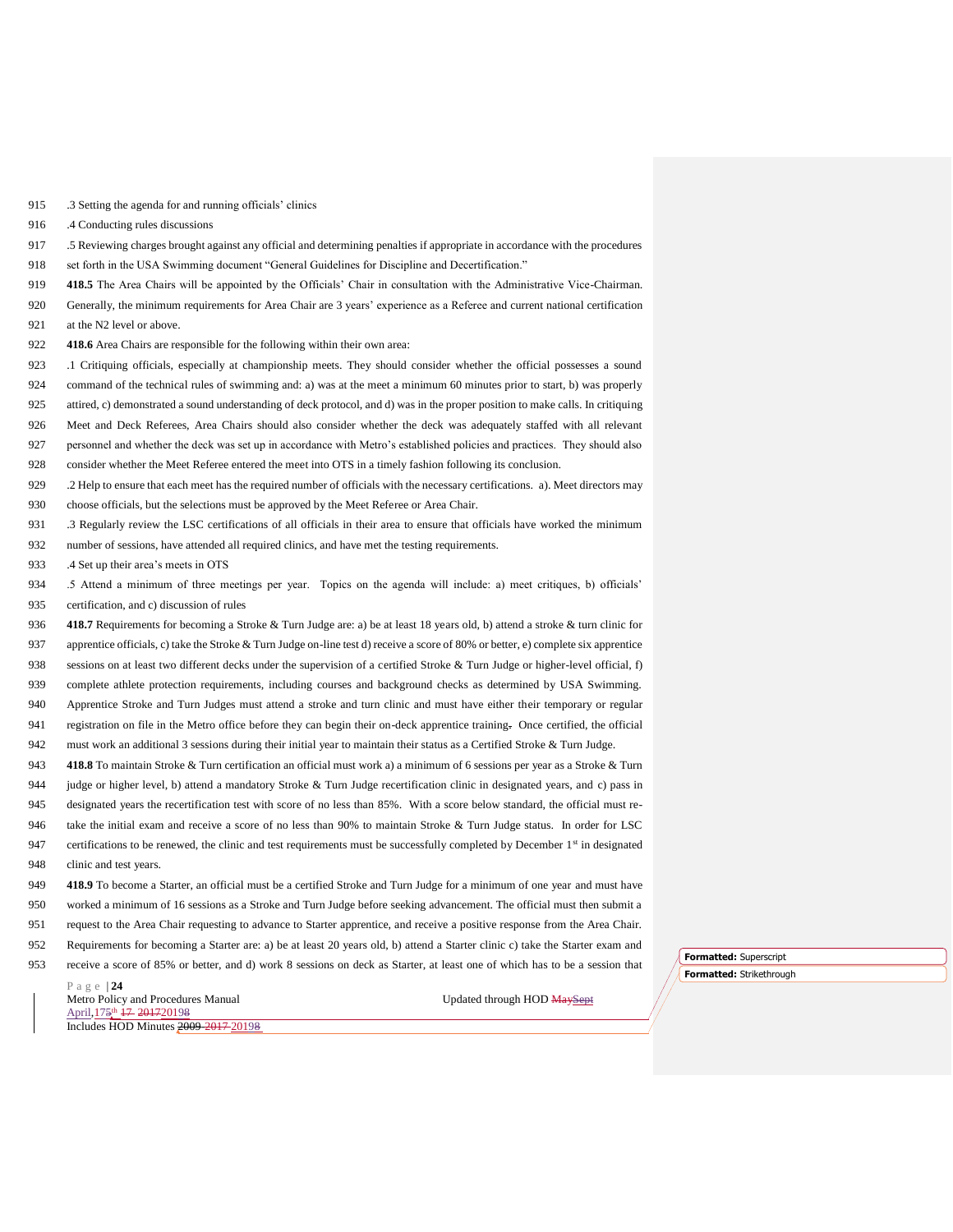includes 10 and Under swimmers. At sessions in which apprentice Starter is part of the Starter rotation, the apprentice Starter must start a minimum of 25 heats to be given credit for the session. Either during the eighth session, or after completing eight sessions, the Starter apprentice must be observed by the Officials' Chair, an Area Chair, or an approved Starter evaluator. Upon the Starter apprentice's successful completion of the above requirements, the Area Chair will notify the Officials' Chair so that the newly certified Starter's LSC certifications can be updated. Starter apprentice sessions count towards the total number of sessions done per year. Certification must be completed within one year from the start of the apprenticeship and is subject to the renewal requirements outlined in section 418.8 above.

 **418.10** To maintain Starter certification, an official must a) work a minimum of 8 16 sessions per year with at least 5 8 sessions as Starter, and b) pass the Starter recertification exam in testing years with a score of no less than 805%. Failure to fulfill these requirements will result in the Starter having her or his Starter certification revoked.

 **418.11** To advance to Referee, an official must be a certified Starter for a minimum of one full year, and have worked a minimum of 24 sessions as a Stroke and Turn Judge and/or Starter, including at sessions with 10 and Under swimmers and at least two sessions at either long- or short-course Senior Mets or another Metro-run meet in the year preceding their request to advance. An official seeking to advance to Referee needs to make her or his desire to advance known to her or his Area Chair, who will review her or his record and, if the record warrants it, will then nominate her or him to the Officials' Chair as a candidate for advancement. After receiving a nomination from an Area Chair, the Officials' Chair will review the nominee's record and will consult with the nominating Area Chair. If, after consulting with the Area Chair and other senior officials as necessary, the Officials' Chair determines that the nominee possesses the necessary skills and experience to be a suitable candidate for advancement to Referee, the Officials' Chair will extend a formal written invitation to the nominated official to begin his or her Referee Apprenticeship. Referee apprentices must work a minimum of 8 sessions, under at least two certified Referees on at least two different pool decks. The Referee apprentice's eighth session (or a subsequent session) must be completed under the observation of either the Officials' Chair or one of the Area Chairs. Once the Apprentice Referee has completed 8 sessions and has met the requirement that he or she be observed in the eighth (or a subsequent session) by the Officials' Chair or an Area Chair, he or she will supply the Officials' Chair with the names of the Referees under whom she or he apprenticed. The Officials' Chair will then ask each of these Referees to complete an apprentice Referee Observation report. Once these reports are returned to the Officials' Chair, she or he will take them into consideration in determine whether he or she will either advance the apprentice to certified Referee (if the Referee Observation reports are favorable) or ask him or her to complete further apprentice sessions (if the Referee Observation reports indicate that further training is warranted). Referee apprentice sessions count towards the total number of sessions required per year. Certification must be completed within one year from the time the apprenticeship begins. Certification requires positive reports by at least two of the certified Referees who helped train the Referee apprentice during his or her apprenticeship and a positive report on the final observation conducted by an Area Chair or the Officials' Chair. The Officials' Chair must sign-off on all advancements to Referee.

 **418.12** To maintain Referee certification, an official must a) work a minimum of 16 sessions per year with at least 8 sessions as Referee or Meet Referee, b) attend the mandatory annual Referee clinic, c) work a minimum of two sessions each year at a Metro-run meet such as long-course or short-course Senior Mets, and d) pass the Referee re-certification exam with a score 990 of no less than 90% in test years. The test must be taken and passed by December  $1<sup>st</sup>$  in designated testing years. Failure to fulfill these requirements will result in the Referee having her or his Referee certification revoked.

**418.13** To be a Relay Take-off Judge you must be a certified for Stroke & Turn Judge.

P a g e | **25** Metro Policy and Procedures Manual Updated through HOD MaySept April, 175<sup>th</sup> 17 2017 2019 8 Includes HOD Minutes 2009-2017 20198

**Formatted:** Superscript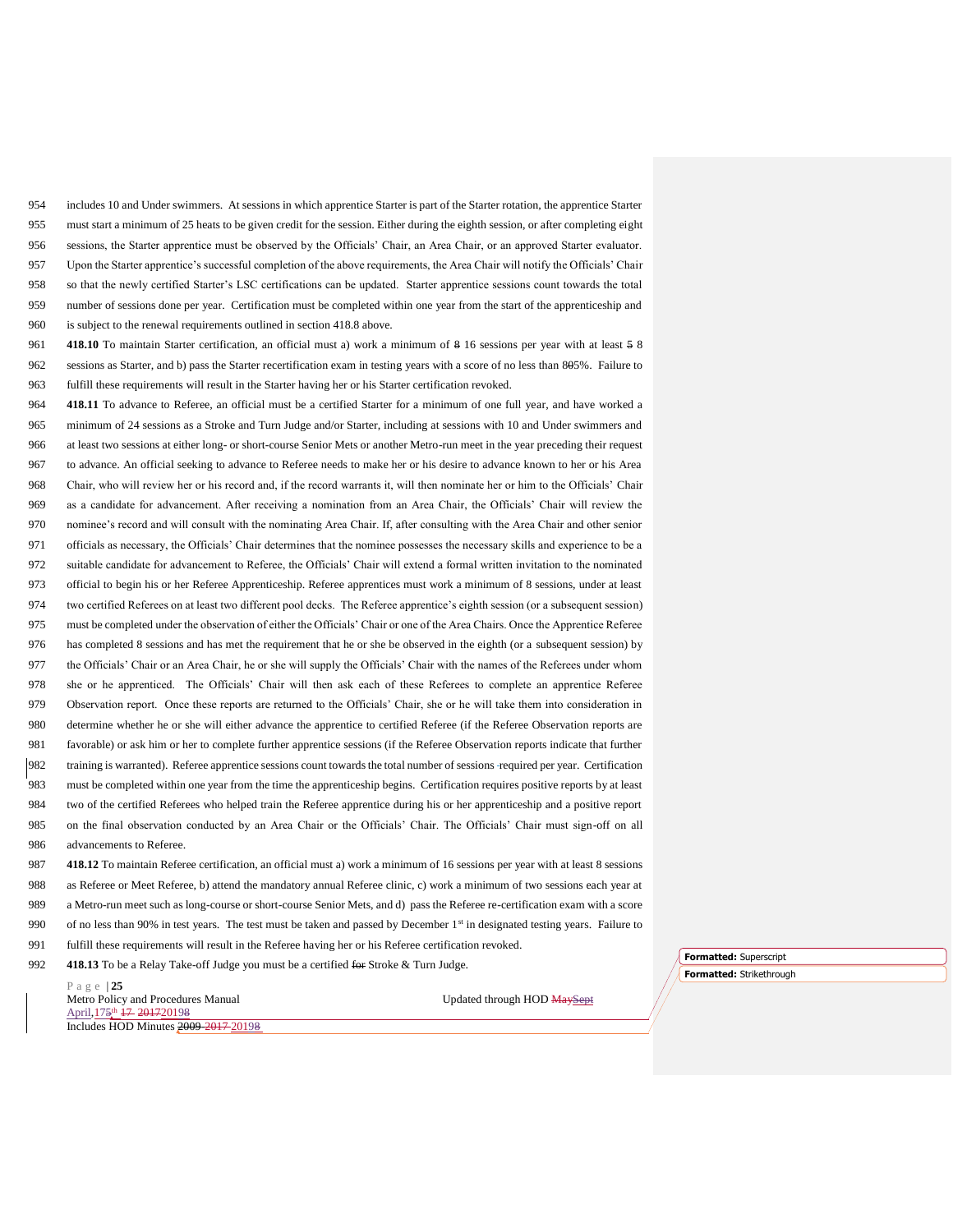<span id="page-25-1"></span><span id="page-25-0"></span>

| 993          | 418.14 To be a Chief Judge you must be at least 20 years old, and be a currently certified for Stroke & Turn Judge with at                                                                                                                            |    |
|--------------|-------------------------------------------------------------------------------------------------------------------------------------------------------------------------------------------------------------------------------------------------------|----|
| 994          | least one year of experience and a minimum of 12 sessions as a certified Stroke and Turn Judge.                                                                                                                                                       |    |
| 995          | 418.15 To become an Administrative Referee, you must have a minimum of three years' experience as a Deck Referee, must                                                                                                                                |    |
| 996          | pass the Administrative Referee exam with a minimum score of 90%. The Officials' Chair must sign-off on all advancements                                                                                                                              |    |
| 997          | to Administrative Referee.                                                                                                                                                                                                                            |    |
| 998          | 418.16 Meet Referees are required to enter meet information into the USA Swimming Officials Tracking System (OTS)                                                                                                                                     |    |
| 999          | within 14 days of the end of the meet.                                                                                                                                                                                                                |    |
| 1000         | 418.17 When an official is charged with not performing their duties properly, the Officials' Committee shall follow the                                                                                                                               |    |
| 1001         | General Guidelines for Discipline and De-Certification as outlined by the Officials Committee of USA Swimming.                                                                                                                                        |    |
| 1002         |                                                                                                                                                                                                                                                       |    |
| 1003         |                                                                                                                                                                                                                                                       |    |
| 1004         |                                                                                                                                                                                                                                                       |    |
| 1005         |                                                                                                                                                                                                                                                       |    |
|              |                                                                                                                                                                                                                                                       |    |
| 1006         | Part Five - Revising Policy and Procedures Manual                                                                                                                                                                                                     |    |
| 1007         |                                                                                                                                                                                                                                                       |    |
| 1008         | Article 501 - Jurisdiction                                                                                                                                                                                                                            |    |
| 1009         |                                                                                                                                                                                                                                                       |    |
| 1010<br>1011 | <b>501.1</b> Changes to Parts 1, 2, or 3 may be proposed by any Non-athlete member or any member of the Athlete's Committee<br>of Metro and shall be submitted to either the Board of Directors or the Technical Planning Committee in advance of the |    |
| 1012         | House of Delegates meeting whenever possible.                                                                                                                                                                                                         |    |
| 1013         | 501.2 Changes to Part 5 may be proposed by any member of the House of Delegates and shall be submitted to the Board of                                                                                                                                |    |
| 1014         | Directors.                                                                                                                                                                                                                                            |    |
| 1015         |                                                                                                                                                                                                                                                       |    |
|              |                                                                                                                                                                                                                                                       |    |
| 1016         | Article 502 - Method of Submission                                                                                                                                                                                                                    |    |
| 1017         |                                                                                                                                                                                                                                                       |    |
| 1018         | <b>502.1</b> Proposed changes shall be in such form as to show the entire section as it will read if adopted, with any changes in                                                                                                                     |    |
| 1019         | language underlined if new and lined out if deleted. The Proposal to Amend Policy and Procedures Manual form shall be                                                                                                                                 |    |
| 1020         | used.                                                                                                                                                                                                                                                 |    |
| 1021         |                                                                                                                                                                                                                                                       |    |
| 1022         | Article 503 – Adoption                                                                                                                                                                                                                                |    |
| 1023         |                                                                                                                                                                                                                                                       |    |
| 1024<br>1025 | <b>503.1</b> Proposed changes to Parts 1, 2, or 3 may be amended, adopted, or rejected by the House of Delegates by a majority<br>vote, except as provided in Article 706.2.                                                                          |    |
| 1026         | 503.2 Proposed changes to Part 4– may be amended, adopted, or rejected by the Board of Directors by a majority vote.                                                                                                                                  |    |
| 1027         | Changes adopted by the Board of Directors are subject to further amendment or rejection by the House of Delegates by a                                                                                                                                |    |
| 1028         | majority vote.                                                                                                                                                                                                                                        |    |
| 1029         |                                                                                                                                                                                                                                                       | F  |
|              |                                                                                                                                                                                                                                                       | E, |

<span id="page-25-3"></span><span id="page-25-2"></span>P a g e | **26** Metro Policy and Procedures Manual New York Control of the Updated through HOD MaySept April, 175<sup>th</sup> 17 2017 2019 8 Includes HOD Minutes <del>2009-2017</del>-20198

**Formatted:** Superscript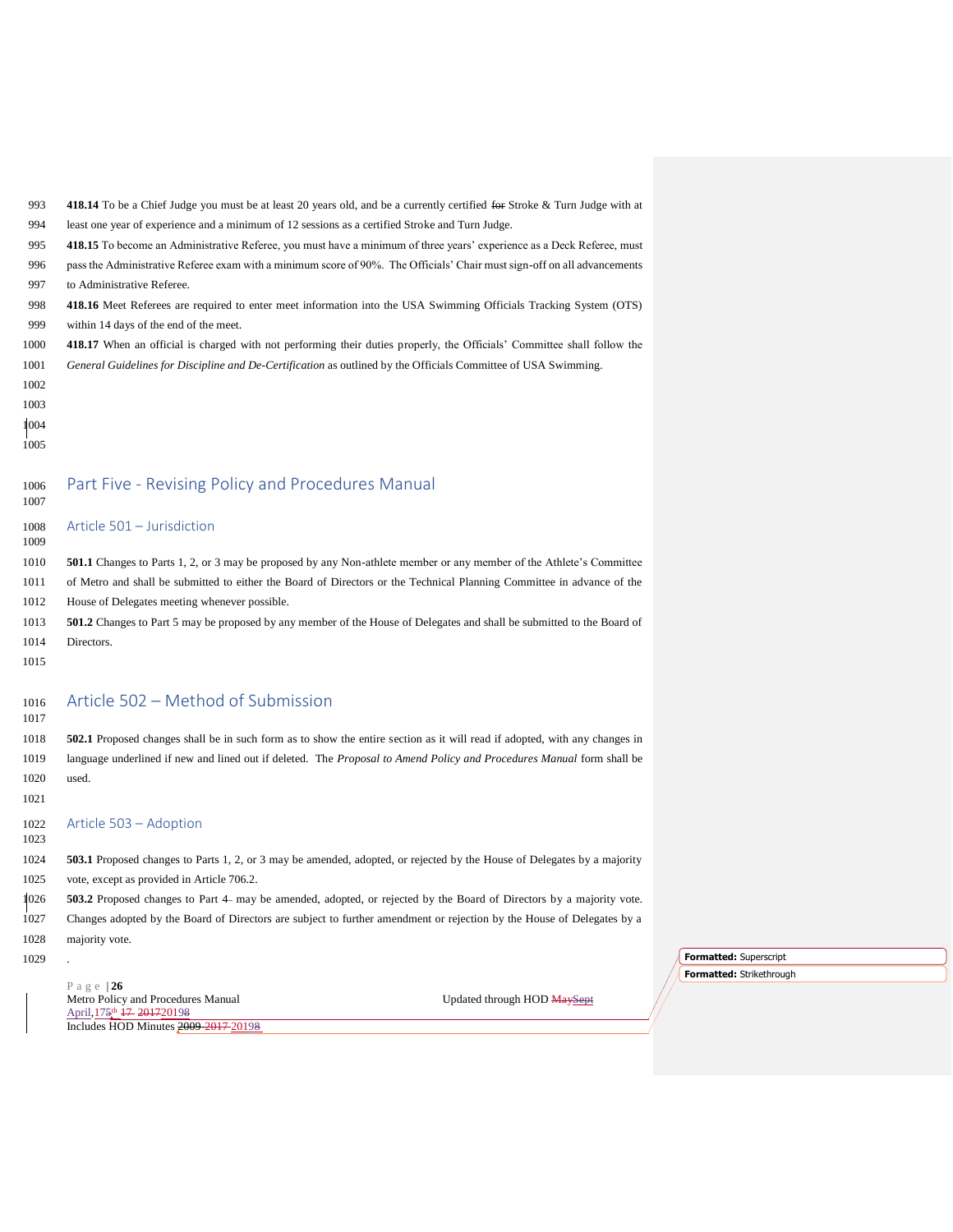<span id="page-26-2"></span><span id="page-26-1"></span><span id="page-26-0"></span>

| 10JU         |                                                                                               |                                                                                                                                     |  |                                                    |
|--------------|-----------------------------------------------------------------------------------------------|-------------------------------------------------------------------------------------------------------------------------------------|--|----------------------------------------------------|
| 1031<br>1032 | Article 504 – Suspension                                                                      |                                                                                                                                     |  |                                                    |
| 1033         |                                                                                               | 504.1 The House of Delegates may temporarily suspend, by a two-thirds majority, any policy or procedure when deemed in              |  |                                                    |
| 1034         | the best interest of Metro and the sport of swimming                                          |                                                                                                                                     |  |                                                    |
| 1035         |                                                                                               |                                                                                                                                     |  |                                                    |
| 1036         | Article 505 - Effective Date                                                                  |                                                                                                                                     |  |                                                    |
| 1037         |                                                                                               |                                                                                                                                     |  |                                                    |
| 1038         |                                                                                               | <b>505.1</b> Unless otherwise specified, all changes approved as prescribed shall become effective at the conclusion of the meeting |  |                                                    |
| 1039         | of their adoption.                                                                            |                                                                                                                                     |  |                                                    |
| 1040         |                                                                                               |                                                                                                                                     |  |                                                    |
| 1041<br>1042 | Article 506 - Conformity                                                                      |                                                                                                                                     |  |                                                    |
| 1043         |                                                                                               | 506.1 All policies and procedure must conform to the Metro Bylaws and USA Swimming Rules and Regulations.                           |  |                                                    |
| 1044         |                                                                                               | 506.2 Any change to the Metro Bylaws or USA Swimming Rules and Regulations that causes a policy or procedure not to                 |  |                                                    |
| 1045         |                                                                                               | conform shall supersede that policy or procedure. When this non-conformity occurs, or is discovered between meetings of             |  |                                                    |
| 1046         |                                                                                               | the House of Delegates, the Board of Directors or the Executive Committee may amend the policy or procedure to Parts 1, 2,          |  |                                                    |
| 1047         | 3, or 5 by a majority vote.                                                                   |                                                                                                                                     |  |                                                    |
| 1048         |                                                                                               |                                                                                                                                     |  |                                                    |
| 1049         |                                                                                               |                                                                                                                                     |  |                                                    |
| 1050         |                                                                                               |                                                                                                                                     |  |                                                    |
| 1051         |                                                                                               |                                                                                                                                     |  |                                                    |
| 1052         |                                                                                               |                                                                                                                                     |  |                                                    |
| 1053         |                                                                                               |                                                                                                                                     |  |                                                    |
| 1054         |                                                                                               |                                                                                                                                     |  |                                                    |
| 1055         |                                                                                               |                                                                                                                                     |  |                                                    |
| 1056         |                                                                                               |                                                                                                                                     |  |                                                    |
| 1057         |                                                                                               |                                                                                                                                     |  |                                                    |
| 1058         |                                                                                               |                                                                                                                                     |  |                                                    |
| 1059         |                                                                                               |                                                                                                                                     |  |                                                    |
| 1060<br>1061 |                                                                                               |                                                                                                                                     |  |                                                    |
| 1062         |                                                                                               |                                                                                                                                     |  |                                                    |
| 1063         |                                                                                               |                                                                                                                                     |  |                                                    |
| 1064         |                                                                                               |                                                                                                                                     |  |                                                    |
| 1065         |                                                                                               |                                                                                                                                     |  |                                                    |
| 1066         |                                                                                               |                                                                                                                                     |  |                                                    |
| 1067         |                                                                                               |                                                                                                                                     |  |                                                    |
| 1068         |                                                                                               |                                                                                                                                     |  | Formatted: Superscript<br>Formatted: Strikethrough |
|              | $P$ a g e   27<br>Metro Policy and Procedures Manual<br>April, 175 <sup>th</sup> 17-201720198 | Updated through HOD MaySept                                                                                                         |  |                                                    |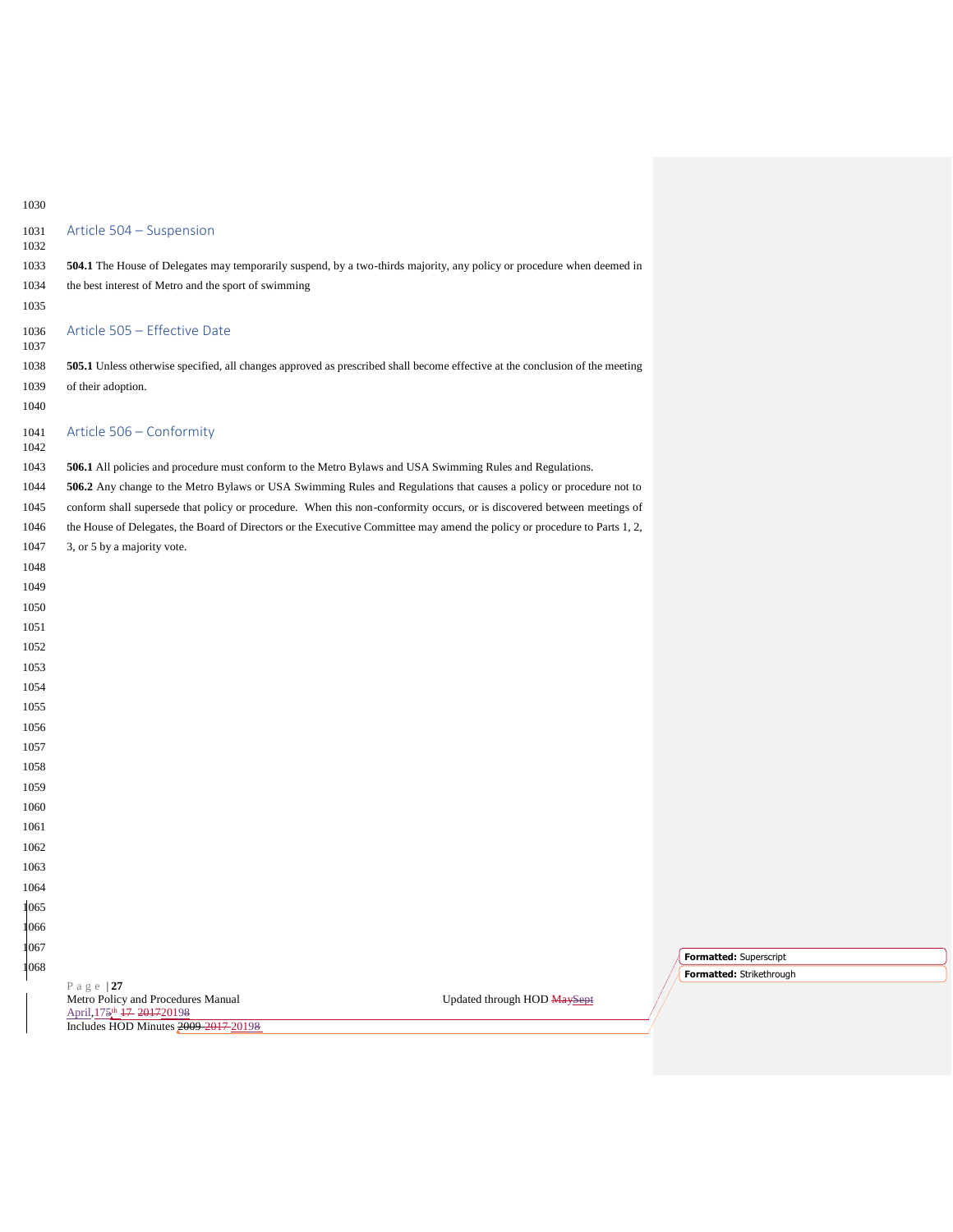<span id="page-27-0"></span>

| 1069         |                                                     |                                                                                            |                                                                                                                                                                               |  |                                                    |  |
|--------------|-----------------------------------------------------|--------------------------------------------------------------------------------------------|-------------------------------------------------------------------------------------------------------------------------------------------------------------------------------|--|----------------------------------------------------|--|
| 1070         |                                                     |                                                                                            |                                                                                                                                                                               |  |                                                    |  |
| 1071         |                                                     |                                                                                            |                                                                                                                                                                               |  |                                                    |  |
| 1072         |                                                     |                                                                                            |                                                                                                                                                                               |  |                                                    |  |
| 1073         |                                                     |                                                                                            |                                                                                                                                                                               |  |                                                    |  |
| 1074         |                                                     |                                                                                            |                                                                                                                                                                               |  |                                                    |  |
| 1075         |                                                     |                                                                                            |                                                                                                                                                                               |  |                                                    |  |
| 1076         |                                                     |                                                                                            |                                                                                                                                                                               |  |                                                    |  |
| 1077         |                                                     |                                                                                            |                                                                                                                                                                               |  |                                                    |  |
| 1078         |                                                     |                                                                                            |                                                                                                                                                                               |  |                                                    |  |
| 1079         |                                                     |                                                                                            |                                                                                                                                                                               |  |                                                    |  |
| 1080         |                                                     |                                                                                            |                                                                                                                                                                               |  |                                                    |  |
| 1081         |                                                     |                                                                                            |                                                                                                                                                                               |  |                                                    |  |
| 1082         |                                                     |                                                                                            |                                                                                                                                                                               |  |                                                    |  |
| 1083         |                                                     | Appendix 5A - Policy and Procedures Proposed Amendment Form                                |                                                                                                                                                                               |  |                                                    |  |
| 1084         |                                                     |                                                                                            |                                                                                                                                                                               |  |                                                    |  |
| 1085         |                                                     |                                                                                            | <b>Proposal to Amend Policy and Procedures Manual</b>                                                                                                                         |  |                                                    |  |
| 1086         |                                                     |                                                                                            |                                                                                                                                                                               |  |                                                    |  |
| 1087         |                                                     |                                                                                            |                                                                                                                                                                               |  |                                                    |  |
| 1088         |                                                     |                                                                                            | from                                                                                                                                                                          |  |                                                    |  |
| 1089         | Check one:                                          | Non-Athlete Member                                                                         | __ Member of the House of Delegates                                                                                                                                           |  |                                                    |  |
| 1090         |                                                     | __ Member of the Board of Directors                                                        | __ Member of Board of Review                                                                                                                                                  |  |                                                    |  |
| 1091         |                                                     |                                                                                            |                                                                                                                                                                               |  |                                                    |  |
| 1092         | Check one:                                          | __ Change Article                                                                          | _ Delete Article (and renumber if appropriate)                                                                                                                                |  |                                                    |  |
| 1093         |                                                     |                                                                                            | -Add Article (and renumber if appropriate)                                                                                                                                    |  |                                                    |  |
| 1094<br>1095 |                                                     | Write out the Article to be changed. Underline new text. Draw a line through deleted text. |                                                                                                                                                                               |  |                                                    |  |
| 1096         |                                                     |                                                                                            |                                                                                                                                                                               |  |                                                    |  |
| 1097         |                                                     |                                                                                            |                                                                                                                                                                               |  |                                                    |  |
| 1098         |                                                     |                                                                                            |                                                                                                                                                                               |  |                                                    |  |
| 1099         |                                                     |                                                                                            |                                                                                                                                                                               |  |                                                    |  |
| 1100         |                                                     |                                                                                            |                                                                                                                                                                               |  |                                                    |  |
| 1101         |                                                     |                                                                                            |                                                                                                                                                                               |  |                                                    |  |
| 1102         |                                                     |                                                                                            |                                                                                                                                                                               |  |                                                    |  |
| 1103         |                                                     |                                                                                            |                                                                                                                                                                               |  |                                                    |  |
| 1104         |                                                     |                                                                                            |                                                                                                                                                                               |  |                                                    |  |
| 1105         |                                                     |                                                                                            |                                                                                                                                                                               |  |                                                    |  |
| 1106         |                                                     |                                                                                            | $\frac{1}{2}$ . $\frac{1}{2}$ . $\frac{1}{2}$ . $\frac{1}{2}$ . $\frac{1}{2}$ . $\frac{1}{2}$ . $\frac{1}{2}$ . $\frac{1}{2}$ . $\frac{1}{2}$ . $\frac{1}{2}$ . $\frac{1}{2}$ |  | Formatted: Superscript<br>Formatted: Strikethrough |  |
|              | Page $ 28$<br>April, 175 <sup>th</sup> 17-201720198 | Metro Policy and Procedures Manual                                                         | Updated through HOD MaySept                                                                                                                                                   |  |                                                    |  |
|              |                                                     | Includes HOD Minutes 2009-2017 20198                                                       |                                                                                                                                                                               |  |                                                    |  |
|              |                                                     |                                                                                            |                                                                                                                                                                               |  |                                                    |  |